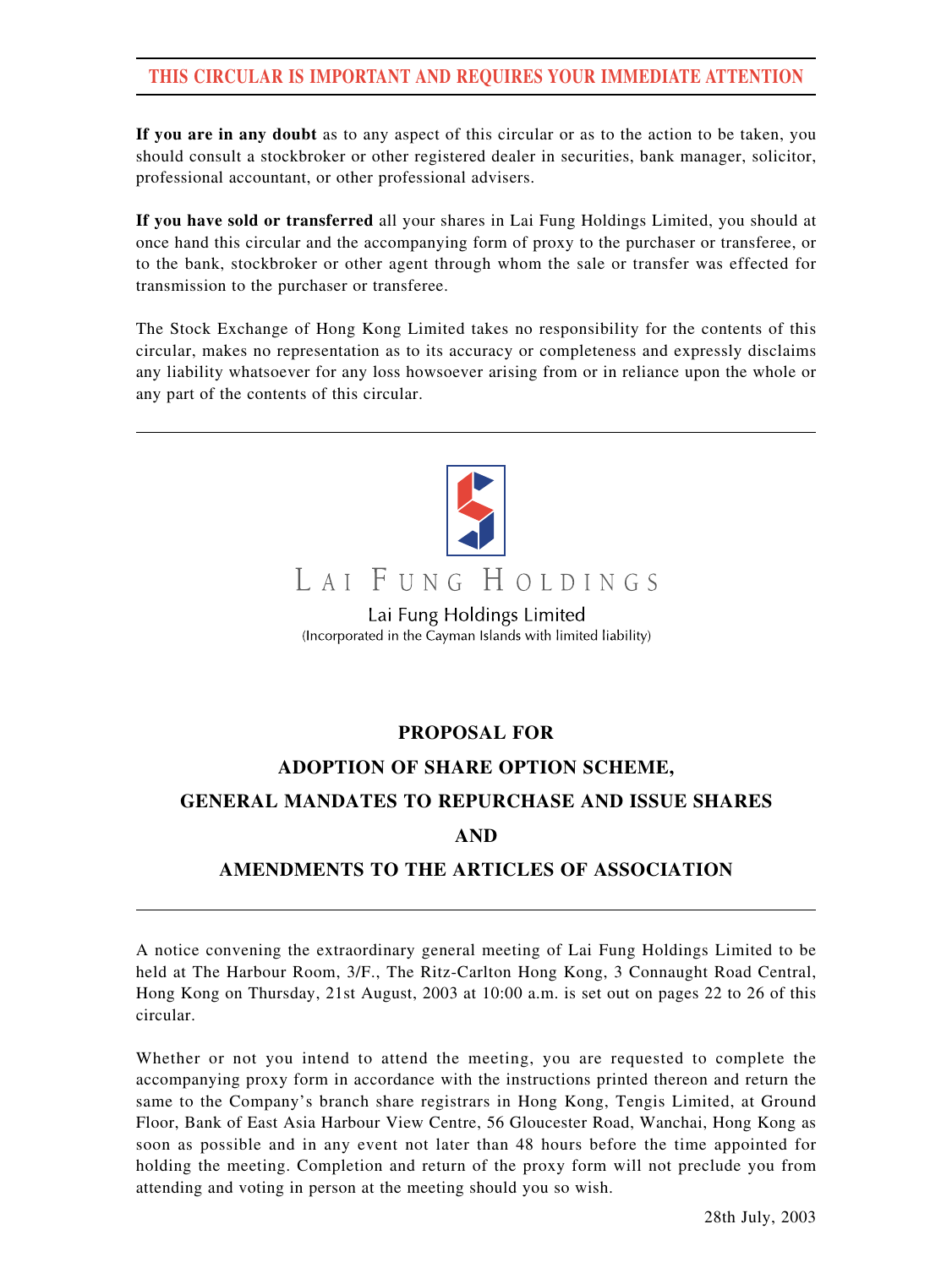## **CONTENTS**

#### *Page*

|                                             |                                             | $\mathbf{i}$   |  |  |
|---------------------------------------------|---------------------------------------------|----------------|--|--|
|                                             |                                             | ii             |  |  |
|                                             |                                             | $\overline{1}$ |  |  |
|                                             | LETTER FROM THE BOARD                       |                |  |  |
| $\mathbf{1}$ .                              |                                             | 5              |  |  |
| 2.                                          |                                             | 6              |  |  |
| 3.                                          |                                             | $\overline{7}$ |  |  |
| $\overline{4}$ .                            | GENERAL MANDATE TO ISSUE SHARES             | 8              |  |  |
| 5 <sub>1</sub>                              | AMENDMENTS TO THE ARTICLES OF ASSOCIATION   | 8              |  |  |
| 6.                                          |                                             | $\mathbf Q$    |  |  |
| 7.                                          | DOCUMENTS AVAILABLE FOR INSPECTION          | 10             |  |  |
| 8.                                          |                                             | 10             |  |  |
| APPENDIX I — SUMMARY OF THE PRINCIPAL TERMS |                                             |                |  |  |
|                                             | OF THE SHARE OPTION SCHEME                  | 11             |  |  |
| APPENDIX II - EXPLANATORY STATEMENT ON THE  |                                             |                |  |  |
|                                             | REPURCHASE MANDATE                          | 18             |  |  |
|                                             | NOTICE OF THE EXTRAORDINARY GENERAL MEETING | 22             |  |  |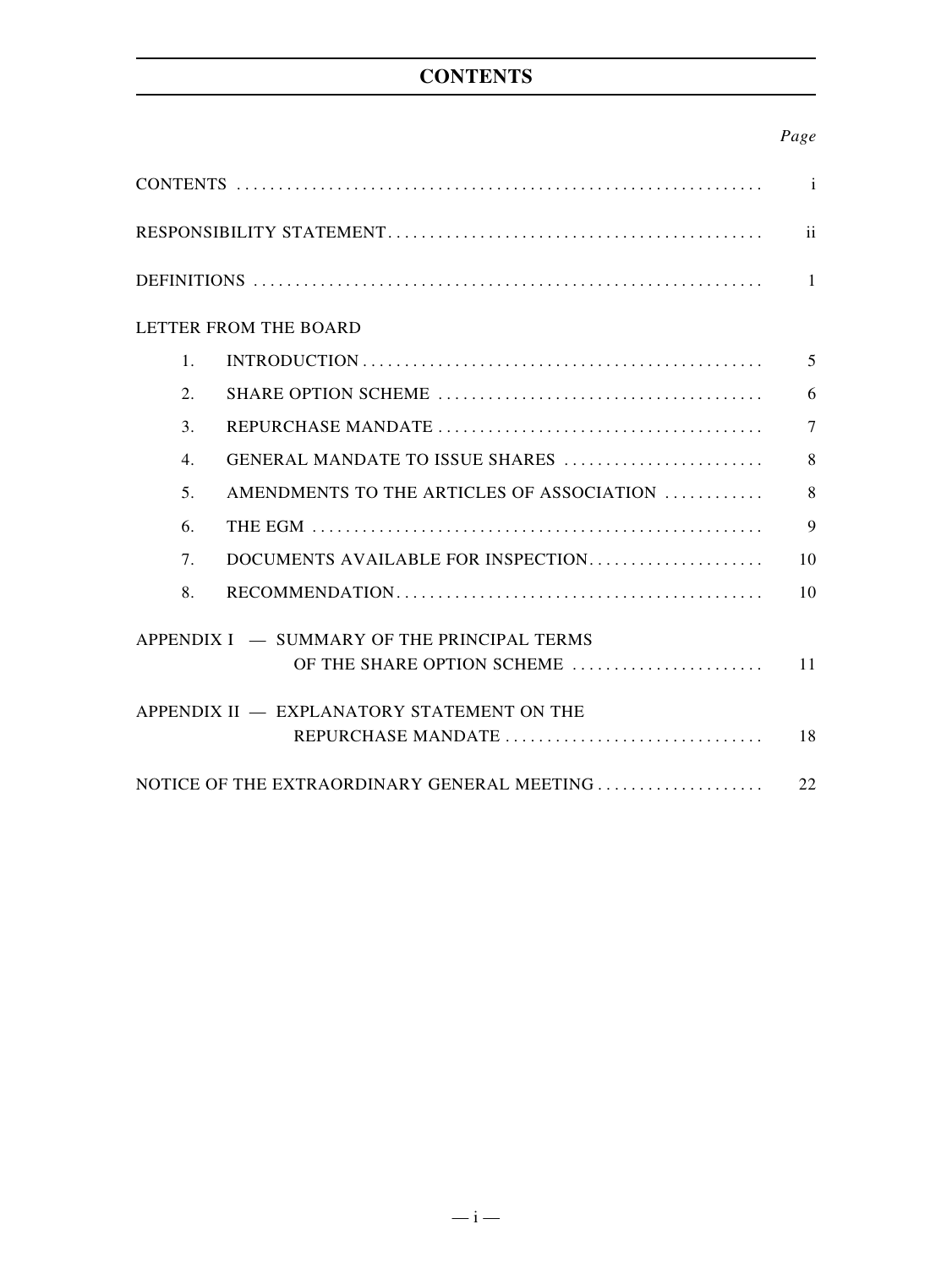### **RESPONSIBILITY STATEMENT**

**This document includes particulars given in compliance with the Rules Governing the Listing of Securities on The Stock Exchange of Hong Kong Limited for the purpose of giving information with regard to Lai Fung Holdings Limited. The directors collectively and individually accept full responsibility for the accuracy of the information contained in this document and confirm, having made all reasonable enquiries, that to the best of their knowledge and belief there are no other facts the omission of which would make any statement herein misleading.**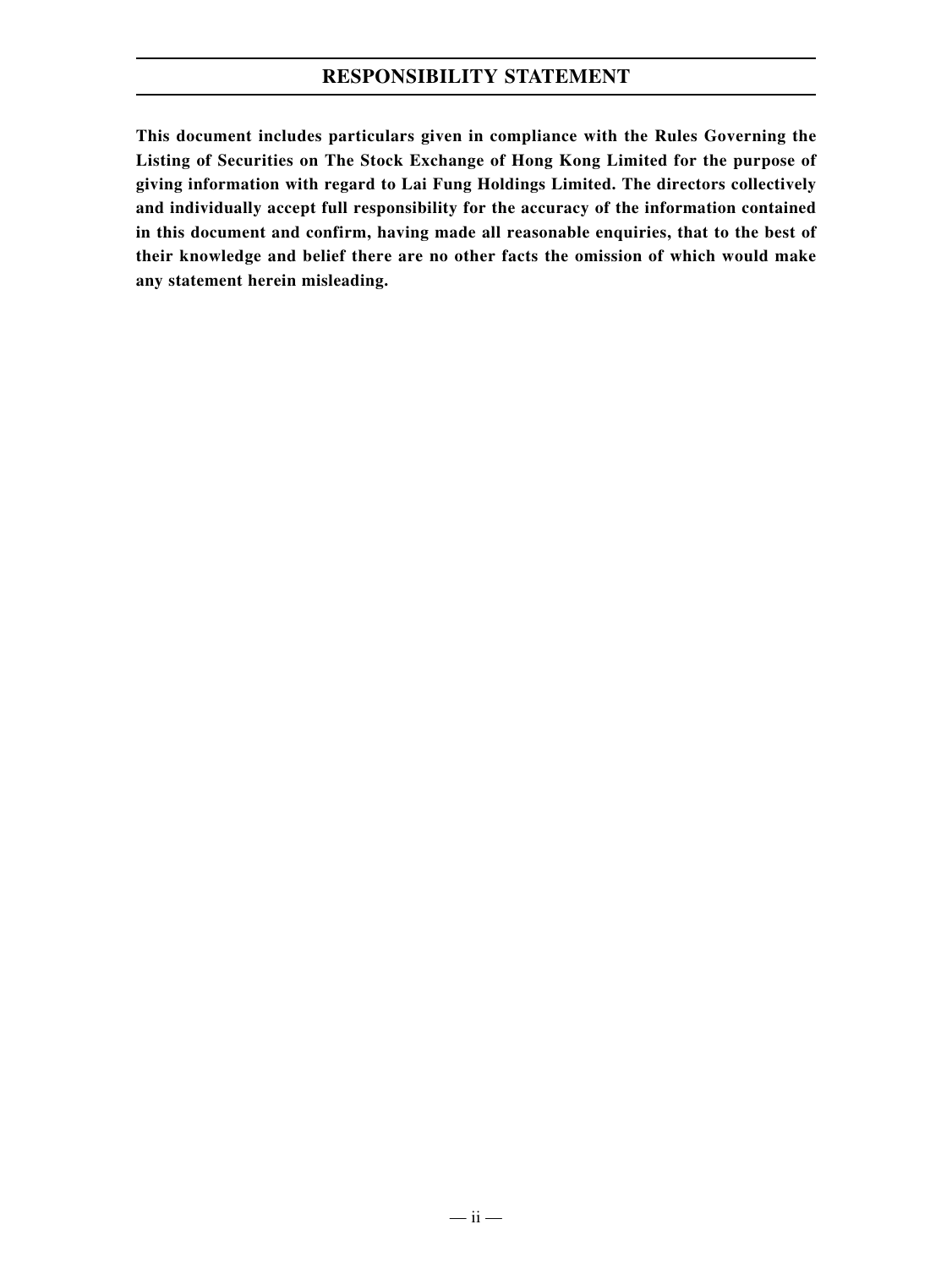*In this circular, unless the context otherwise requires, the following words and expressions shall have the following meanings:*

| "Acceptance Date"     | the date on which the offer to grant any Option is<br>accepted by the relevant Eligible Employee pursuant to<br>Rule 4 of the rules of the Share Option Scheme;                                                                                              |
|-----------------------|--------------------------------------------------------------------------------------------------------------------------------------------------------------------------------------------------------------------------------------------------------------|
| "Approval Date"       | 21st August, 2003 or the date on which the Share Option<br>Scheme is adopted by a resolution of the Company,<br>whichever is the later;                                                                                                                      |
| "associates"          | shall have the meaning ascribed to it under the Listing<br>Rules;                                                                                                                                                                                            |
| "Board"               | the board of Directors of the Company;                                                                                                                                                                                                                       |
| "Companies Law"       | the Companies Law (2003 Revision) of the Cayman<br>Islands as amended from time to time;                                                                                                                                                                     |
| "Companies Ordinance" | the Companies Ordinance, Chapter 32, Laws of Hong<br>Kong;                                                                                                                                                                                                   |
| "Company"             | Lai Fung Holdings Limited, a company incorporated in<br>the Cayman Islands with limited liability, the shares of<br>which are currently listed on and dealt in the Stock<br>Exchange;                                                                        |
| "Connected Person"    | shall have the meaning ascribed to it under the Listing<br>Rules;                                                                                                                                                                                            |
| "Date of Grant"       | the Trading Day on which the Directors resolve to make<br>an offer of Option to an Eligible Employee subject as<br>provided in Rule $3(B)(2)$ and Rule 13(C) of the rules of<br>the Share Option Scheme;                                                     |
| "Director(s)"         | the director(s) for the time being of the Company;                                                                                                                                                                                                           |
| "EGM"                 | the extraordinary general meeting of the Company to be<br>held at The Harbour Room, 3/F., The Ritz-Carlton Hong<br>Kong, 3 Connaught Road Central, Hong Kong on<br>Thursday, 21st August, 2003 at 10:00 a.m. to consider<br>and, if thought fit, to approve: |
|                       | the adoption of the Share Option Scheme;<br>(1)                                                                                                                                                                                                              |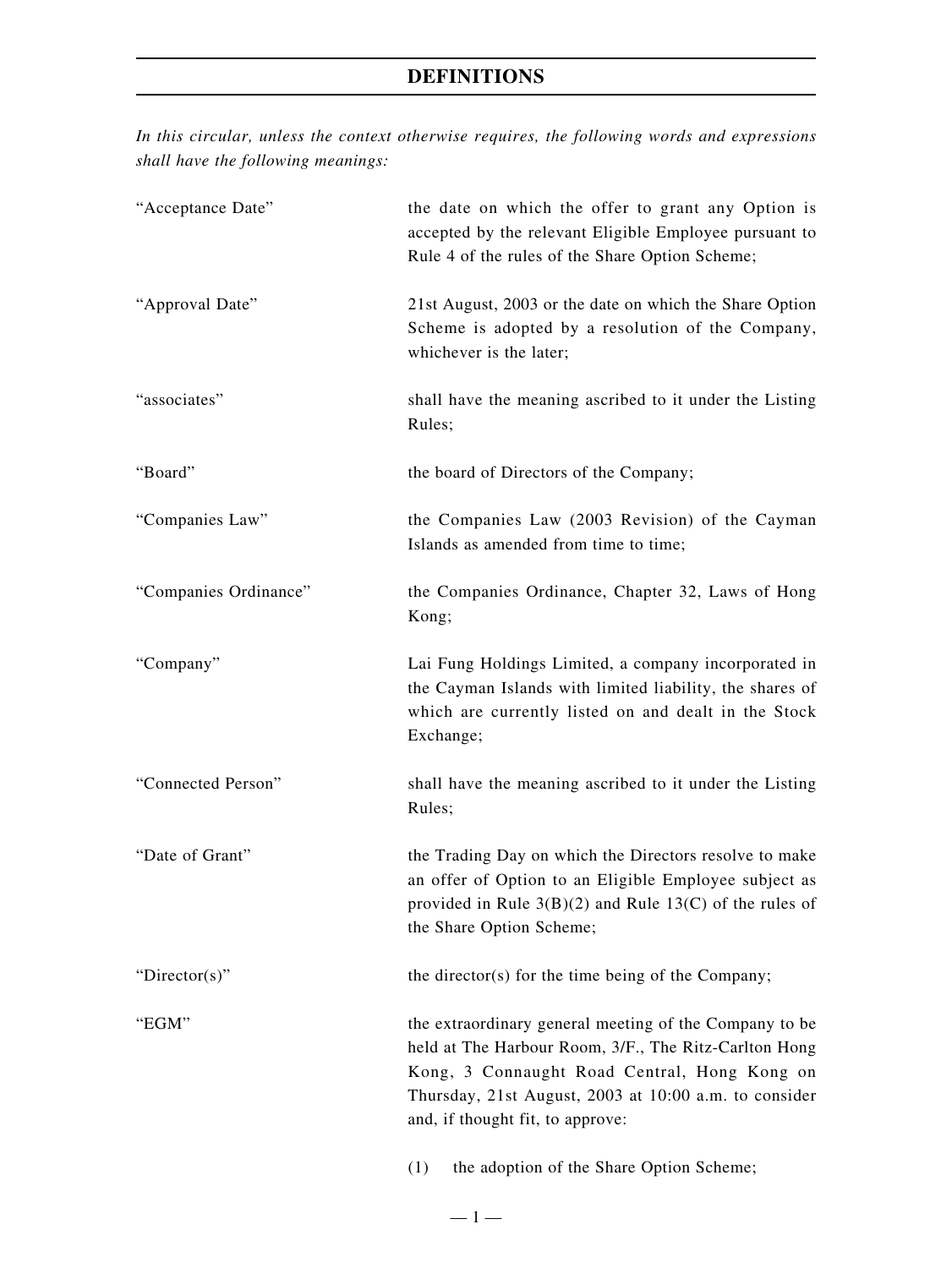|                             | (2)                                                                                                                                                                                                                                                                                                                            | the giving of the authorisation to the Directors to<br>grant Options under the Share Option Scheme;                                                                                                                          |
|-----------------------------|--------------------------------------------------------------------------------------------------------------------------------------------------------------------------------------------------------------------------------------------------------------------------------------------------------------------------------|------------------------------------------------------------------------------------------------------------------------------------------------------------------------------------------------------------------------------|
|                             | (3)                                                                                                                                                                                                                                                                                                                            | the granting of the Repurchase Mandate;                                                                                                                                                                                      |
|                             | (4)                                                                                                                                                                                                                                                                                                                            | the granting of the General Issue Mandate;                                                                                                                                                                                   |
|                             | (5)                                                                                                                                                                                                                                                                                                                            | the granting of the General Extension Mandate;<br>and                                                                                                                                                                        |
|                             | (6)                                                                                                                                                                                                                                                                                                                            | the amendments to the Company's articles of<br>association                                                                                                                                                                   |
| "Eligible Employees"        | any employee(s) (including executive and non-executive<br>directors) of any member of the Group;                                                                                                                                                                                                                               |                                                                                                                                                                                                                              |
| "General Extension Mandate" | a general mandate to extend the General Issue Mandate<br>proposed to be granted to the Directors permitting them,<br>after the grant of the Repurchase Mandate, to add to the<br>General Issue Mandate any Shares representing the<br>aggregate nominal value of the Shares repurchased<br>pursuant to the Repurchase Mandate; |                                                                                                                                                                                                                              |
| "General Issue Mandate"     |                                                                                                                                                                                                                                                                                                                                | general mandate to allot and issue the Shares with an<br>aggregate nominal value not exceeding 20% of the<br>aggregate nominal value of the share capital of the<br>Company in issue at the date of approval of the mandate; |
| "Group"                     |                                                                                                                                                                                                                                                                                                                                | the Company and its Subsidiaries;                                                                                                                                                                                            |
| "Hong Kong"                 |                                                                                                                                                                                                                                                                                                                                | the Hong Kong Special Administrative Region of the<br>People's Republic of China;                                                                                                                                            |
| "Latest Practicable Date"   |                                                                                                                                                                                                                                                                                                                                | 25th July, 2003, being the latest practicable date prior to<br>the printing of this circular for ascertaining certain<br>information contained herein;                                                                       |
| "Listing Committee"         |                                                                                                                                                                                                                                                                                                                                | the listing committee of the Stock Exchange;                                                                                                                                                                                 |
| "Listing Rules"             |                                                                                                                                                                                                                                                                                                                                | the Rules Governing the Listing of Securities on the<br>Stock Exchange;                                                                                                                                                      |
| "LSG"                       |                                                                                                                                                                                                                                                                                                                                | Lai Sun Garment (International) Limited;                                                                                                                                                                                     |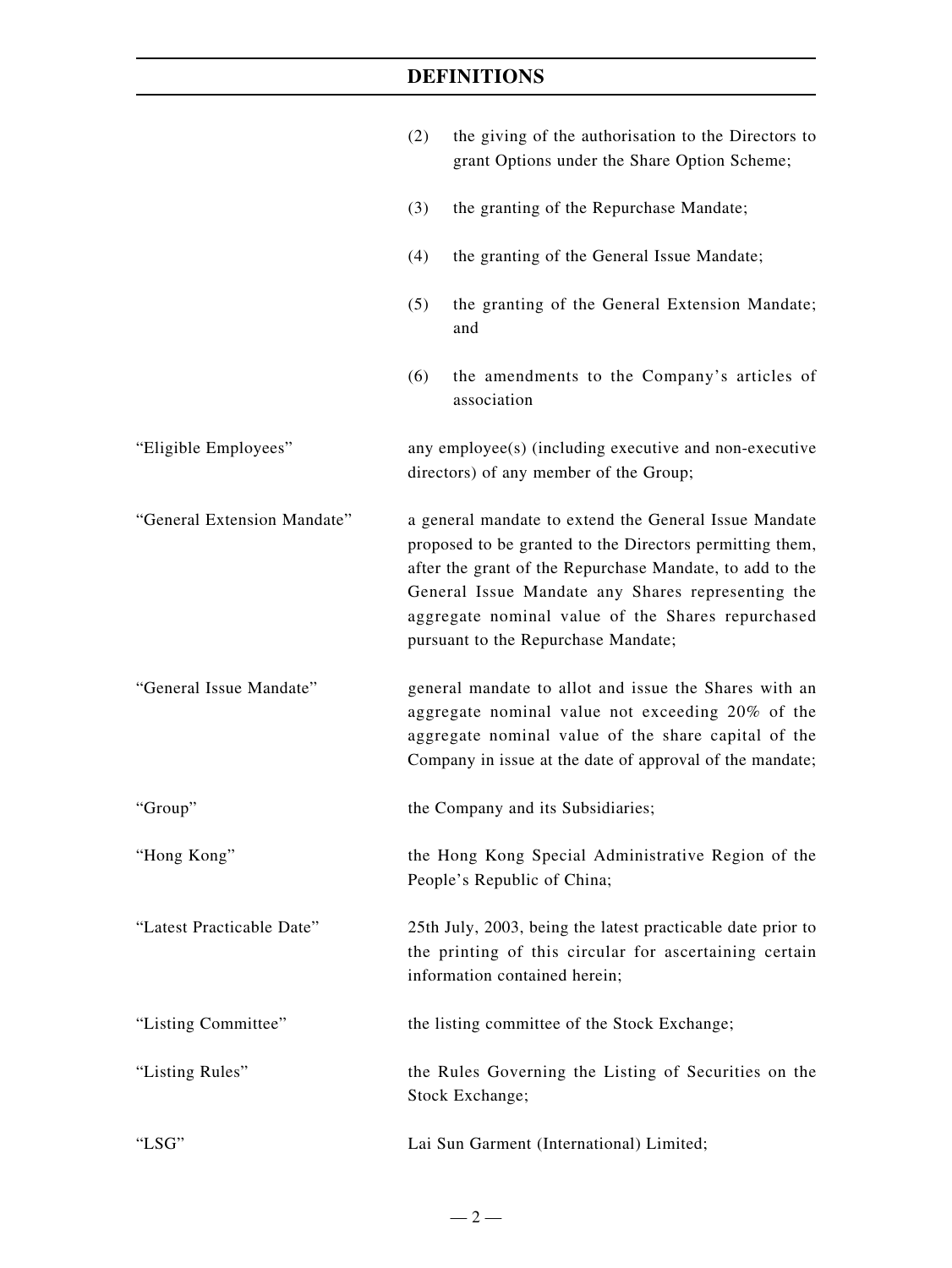| "Option"             | an option to subscribe for Shares pursuant to the Share<br>Option Scheme;                                                                                                                                                                                                           |  |  |
|----------------------|-------------------------------------------------------------------------------------------------------------------------------------------------------------------------------------------------------------------------------------------------------------------------------------|--|--|
| "Option Period"      | the period commencing from the Acceptance Date of an<br>Option and expiring at the close of business on a day as<br>determined by the Directors (both days inclusive), which<br>period shall not be longer than eight years from the<br>Acceptance Date of such Option;             |  |  |
| "Option Price"       | the price per Share payable on the exercise of an Option<br>as determined by the Directors and shall at least be the<br>highest of:                                                                                                                                                 |  |  |
|                      | (1)<br>the nominal value of the Shares;                                                                                                                                                                                                                                             |  |  |
|                      | (2)<br>the closing price of the Shares as stated in the<br>Stock Exchange's daily quotations sheet on the<br>Date of Grant, which shall be a Trading Day; and                                                                                                                       |  |  |
|                      | the average closing price of the Shares as stated<br>(3)<br>in the Stock Exchange's daily quotations sheets<br>for the five Trading Days immediately preceding<br>the Date of Grant;                                                                                                |  |  |
|                      | or (where applicable) such price as from time to time<br>adjusted pursuant to the Share Option Scheme;                                                                                                                                                                              |  |  |
| "Repurchase Mandate" | a general mandate to the Directors to exercise all the<br>powers of the Company to repurchase Shares with an<br>aggregate nominal value not exceeding 10% of the<br>aggregate nominal value of the share capital of the<br>Company in issue at the date of approval of the mandate; |  |  |
| "SFO"                | the Securities and Futures Ordinance, Chapter 571, Laws<br>of Hong Kong;                                                                                                                                                                                                            |  |  |
| "SGS"                | Silver Glory Securities Limited;                                                                                                                                                                                                                                                    |  |  |
| "Share $(s)$ "       | share(s) of $HK$0.10$ each (or such other amount as such<br>shares may be divided or consolidated or converted into)<br>in the capital of the Company;                                                                                                                              |  |  |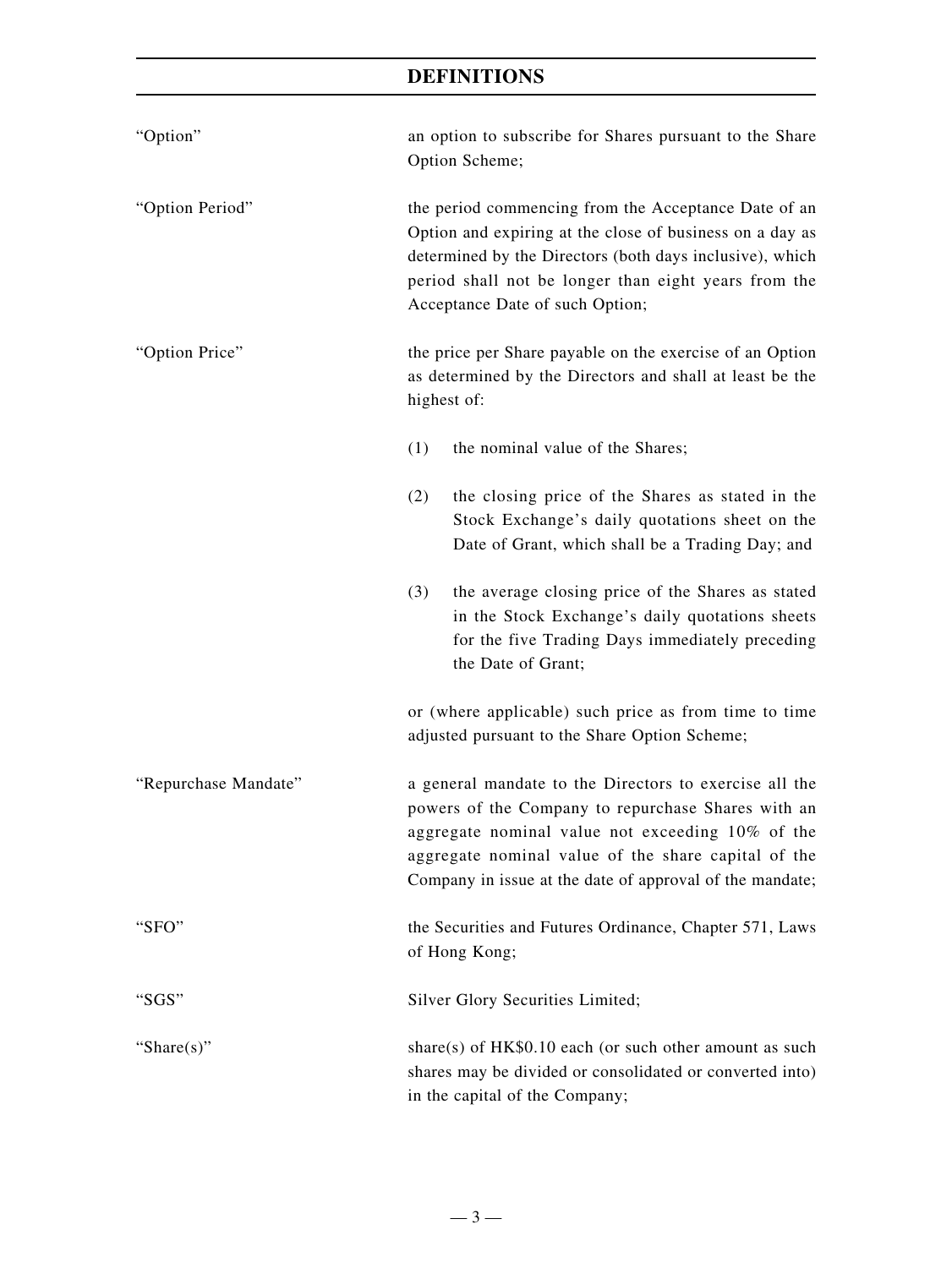| "Share Buy Back Rules" | provisions of the Listing Rules regulating the repurchase<br>by companies with primary listings on the Stock<br>Exchange of their own shares on the Stock Exchange;                                                                                                                                                         |
|------------------------|-----------------------------------------------------------------------------------------------------------------------------------------------------------------------------------------------------------------------------------------------------------------------------------------------------------------------------|
| "Share Option Scheme"  | the new share option scheme proposed to be adopted by<br>the Company at the EGM for the Eligible Employees;                                                                                                                                                                                                                 |
| "Shareholders"         | the holders of Shares;                                                                                                                                                                                                                                                                                                      |
| "Stock Exchange"       | The Stock Exchange of Hong Kong Limited;                                                                                                                                                                                                                                                                                    |
| "Subsidiary"           | a company which is for the time being and from time to<br>time a subsidiary of the Company within the meaning of<br>the Companies Law or the Companies Ordinance but so<br>that for the purposes thereof a "company" shall be<br>construed as meaning any body corporate whether<br>incorporated in Hong Kong or elsewhere; |
| "Takeovers Code"       | the Hong Kong Code on Takeovers and Mergers;                                                                                                                                                                                                                                                                                |
| "Trading Day"          | a day on which the Stock Exchange is open for the<br>business of dealing in securities;                                                                                                                                                                                                                                     |
| "HK\$"                 | Hong Kong dollars, the lawful currency of Hong Kong;<br>and                                                                                                                                                                                                                                                                 |
| $\lq\lq q_0$ "         | per cent.                                                                                                                                                                                                                                                                                                                   |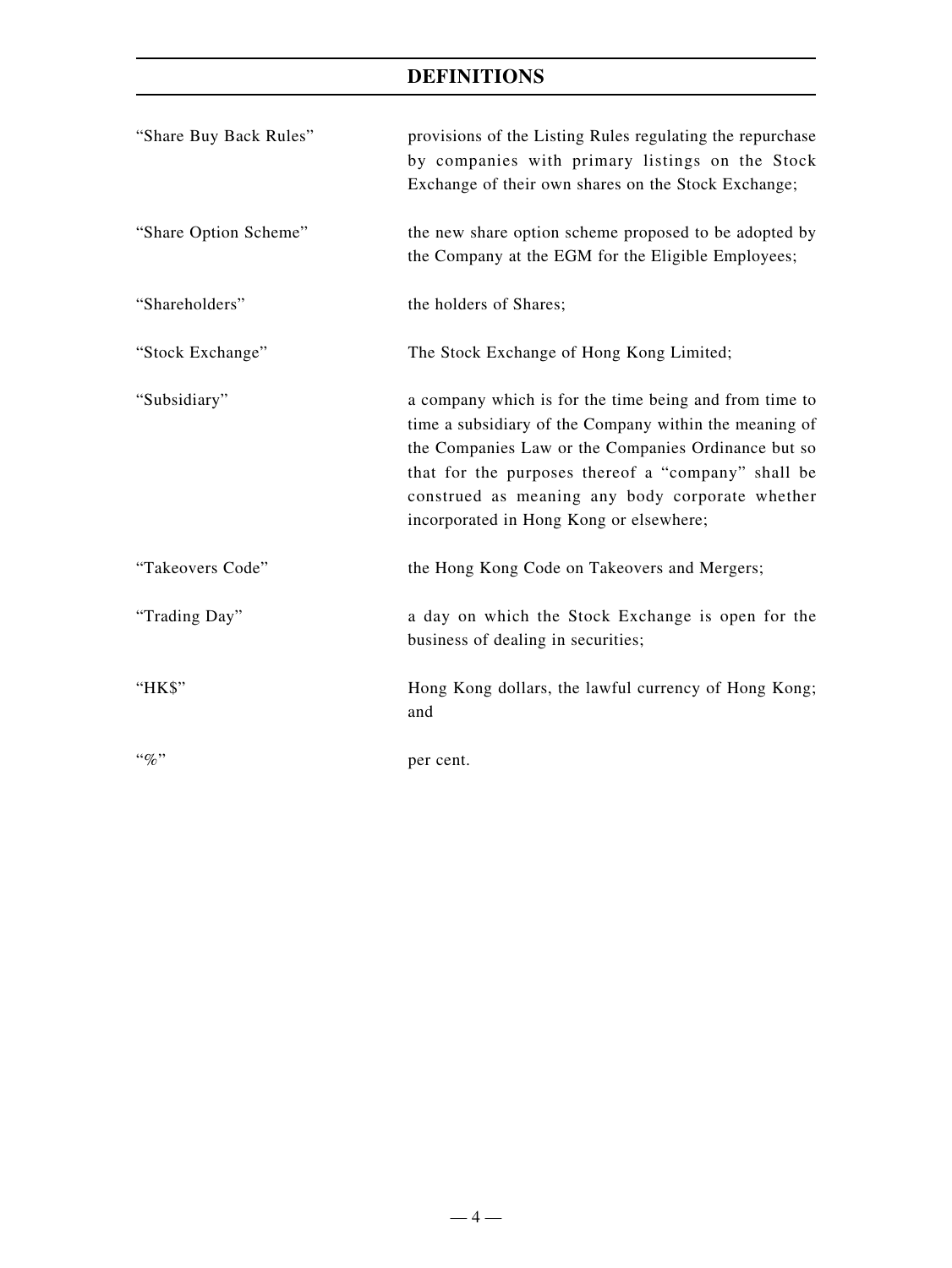

# LAI FUNG HOLDINGS

Lai Fung Holdings Limited (Incorporated in the Cayman Islands with limited liability)

*Executive Directors : Principal Place of Business* Lim Por Yen *(Chairman) in Hong Kong:* Lam Kin Ming *(Deputy Chairman)*\* 11th Floor Lam Kin Hong, Matthew *(Chief Executive Officer)* Lai Sun Commercial Centre Ho Wing Tim *(Deputy Chief Executive Officer)*° 680 Cheung Sha Wan Road Lam Kin Ngok, Peter Kowloon U Po Chu Hong Kong Lee Po On Yew Yat Ming *Registered Office :*

*Non-executive Directors :* South Church Street Lam Kin Ko, Stewart<sup>o</sup> P. O. Box 309 Chiu Wai° George Town Shiu Kai Wah° Grand Cayman Siu Fai Wing° Cayman Islands Yu Po Kwan° British West Indies Wong Yee Sui, Andrew\*\* Lam Bing Kwan\*\*

*\* Also Alternate Director to*° *\*\* Independent Non-executive Directors*

Ugland House

28th July, 2003

*To the Shareholders*

Dear Sir or Madam,

#### **PROPOSAL FOR ADOPTION OF SHARE OPTION SCHEME, GENERAL MANDATES TO REPURCHASE AND ISSUE SHARES AND AMENDMENTS TO THE ARTICLES OF ASSOCIATION**

#### **1. INTRODUCTION**

The Directors propose that, subject to fulfillment of the conditions as described below, the Share Option Scheme be adopted. The Directors also seek your approval at the EGM to grant to the Directors the Repurchase Mandate, the General Issue Mandate and the General Extension Mandate and to amend the Company's articles of association.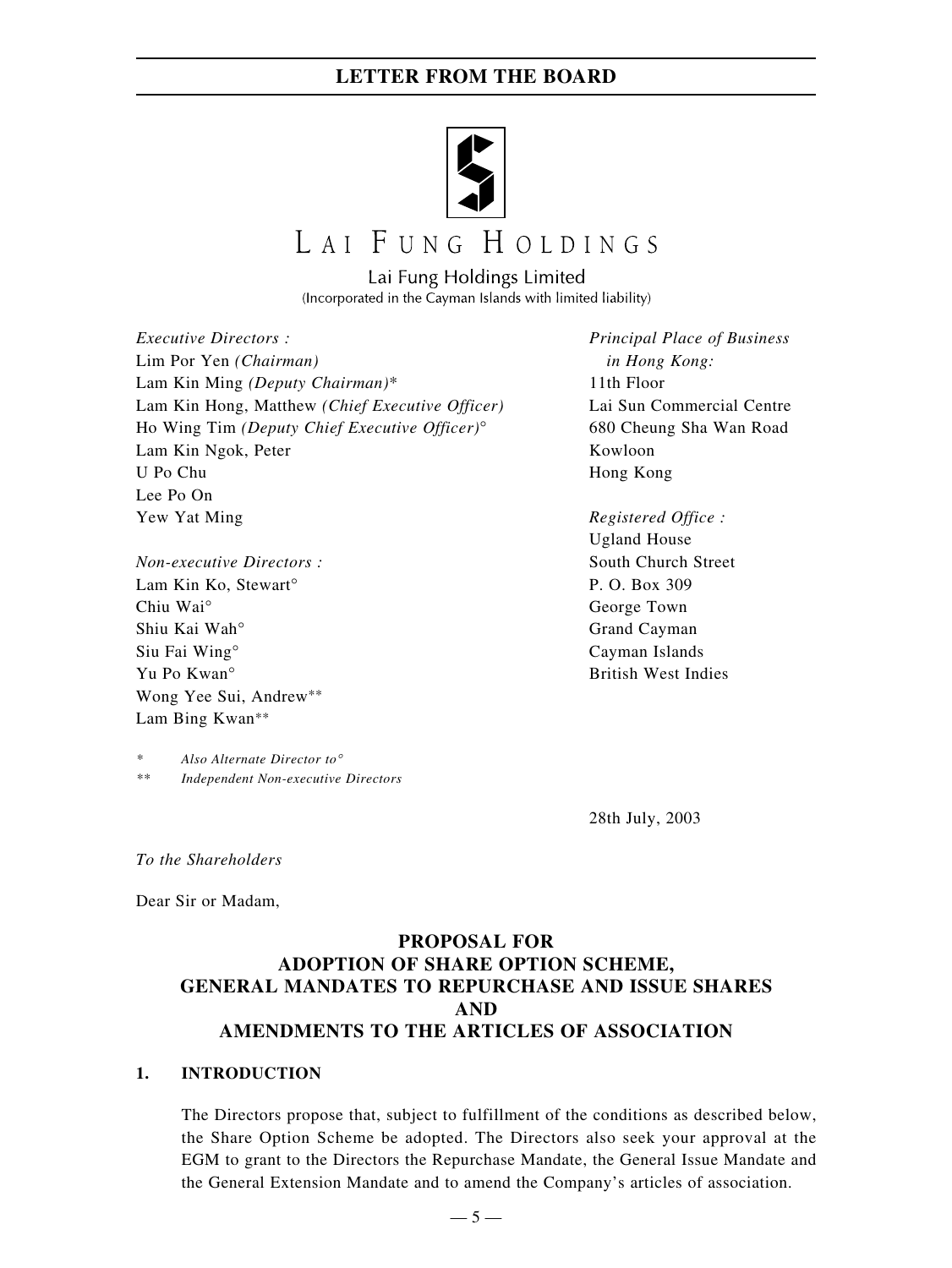The purpose of this circular is to give you information on the adoption of the Share Option Scheme, the grant of the Repurchase Mandate, the General Issue Mandate and the General Extension Mandate, the amendments to the Company's articles of association and to give you notice of the EGM at which the necessary resolutions will be proposed to consider and, if thought fit, to approve the above-mentioned proposals and recommendation.

#### **2. SHARE OPTION SCHEME**

The Company does not have any existing share option scheme. In order to provide the Company with a flexible means of giving incentive to, rewarding, remunerating, compensating and/or providing benefits to the Eligible Employees and for such other purposes as the Directors may approve from time to time, the Directors propose that the Share Option Scheme for the Eligible Employees be approved and adopted at the EGM.

At the EGM, an ordinary resolution (ordinary resolution No. 1) will be proposed that the Share Option Scheme be approved and adopted at the EGM. Since the purpose of the Share Option Scheme is to provide the Company with a means to recognize the contributions of the Eligible Employees, the Company does not consider it necessary to impose any conditions for exercising the Option granted at the Option Price, such as a minimum period for which an Option has to be held or a performance target that a holder of Option has to achieve before the Option can be exercised. A summary of the principal terms of the Share Option Scheme is set out in the Appendix I hereto. The terms of the Share Option Scheme are in line with the provisions of Chapter 17 of the Listing Rules, which govern the terms of the share option schemes of listed companies.

The Directors consider it inappropriate to value the Options that can be granted under the Share Option Scheme as if they had been granted on the Latest Practicable Date as various factors (such as the Option Price and other terms and conditions that an Option may be subject to) crucial for valuation cannot be predicted or ascertained and may vary from case to case. The Directors believe that valuation based on assumptions would be speculative and not meaningful, and indeed might be misleading.

The Share Option Scheme will take effect upon satisfaction of the following conditions:

- (i) the approval of the adoption of the Share Option Scheme by the Shareholders at the EGM; and
- (ii) the Listing Committee granting approval for the listing of, and permission to deal in, the Shares to be issued and allotted pursuant to the exercise of the Options granted under the Share Option Scheme not exceeding 10% of the total number of Shares in issue as at the date of adoption of the Share Option Scheme.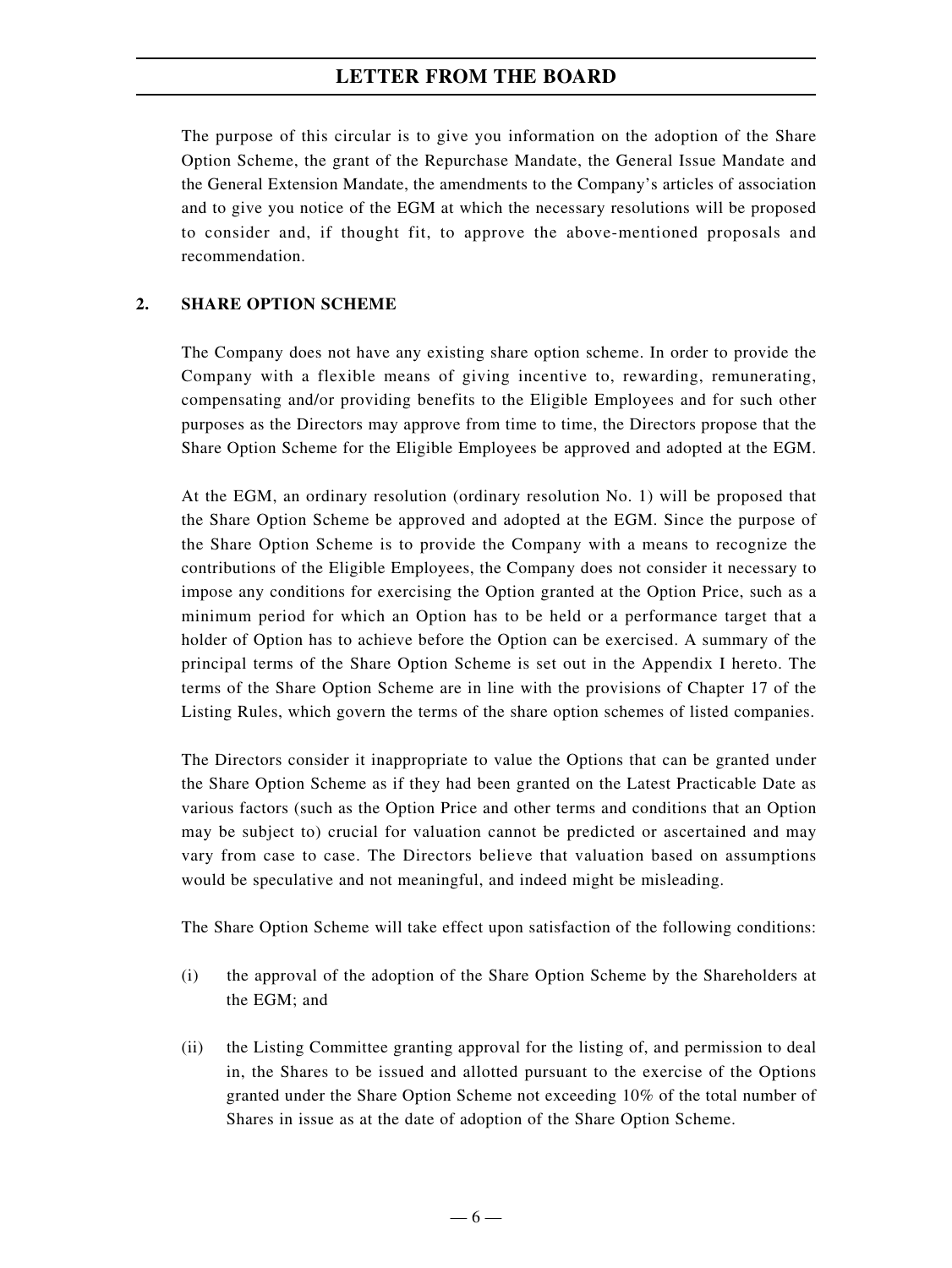Application will be made to the Listing Committee for the approval of the listing of, and permission to deal in, the Shares which may fall to be allotted and issued pursuant to the exercise of any Options that may be granted under the Share Option Scheme up to 10% of the Shares in issue as at 21st August, 2003 or the date on which the Share Option Scheme is adopted by a resolution of the Company, whichever is the later.

As at the Latest Practicable Date, the issued share capital of the Company comprised 4,606,240,383 Shares. Assuming that there is no change in the issued share capital between the period from the Latest Practicable Date and the date of adoption of the Share Option Scheme, the maximum number of Shares issuable pursuant to the Share Option Scheme will be 460,624,038 Shares, representing 10% of the total number of Shares in issue as at the date of approval of the Share Option Scheme. Pursuant to Rule 17.02(1)(a) of the Listing Rules, an announcement on the outcome of the EGM for the adoption of the Share Option Scheme will be published by the Company in the newspapers on the business day following the EGM.

#### **3. REPURCHASE MANDATE**

The Share Buy Back Rules regulate the repurchase by the Company of its own shares. The most important points of the Share Buy Back Rules are as follows:

#### **(i) Shareholders' Approval**

All proposed repurchases of shares on the Stock Exchange by a company with its primary listing on the Stock Exchange must be approved in advance by an ordinary resolution, either by way of a general mandate or by specific approval for particular transactions.

#### **(ii) Source of Funds**

Repurchases must be funded out of funds which are legally available for the purpose in accordance with the company's constitutional documents and the laws of the jurisdiction in which the company is incorporated.

#### **(iii) Maximum Number of Shares**

The shares proposed to be repurchased by a company must be fully-paid up. A maximum of 10% of the issued share capital of the company as at the date of the resolution authorising the repurchase may be repurchased on the Stock Exchange.

Ordinary resolution No. 2 to be proposed at the EGM relates to the granting of the Repurchase Mandate. You should refer to the explanatory statement contained in Appendix II to this circular which sets out further information in relation to the Repurchase Mandate.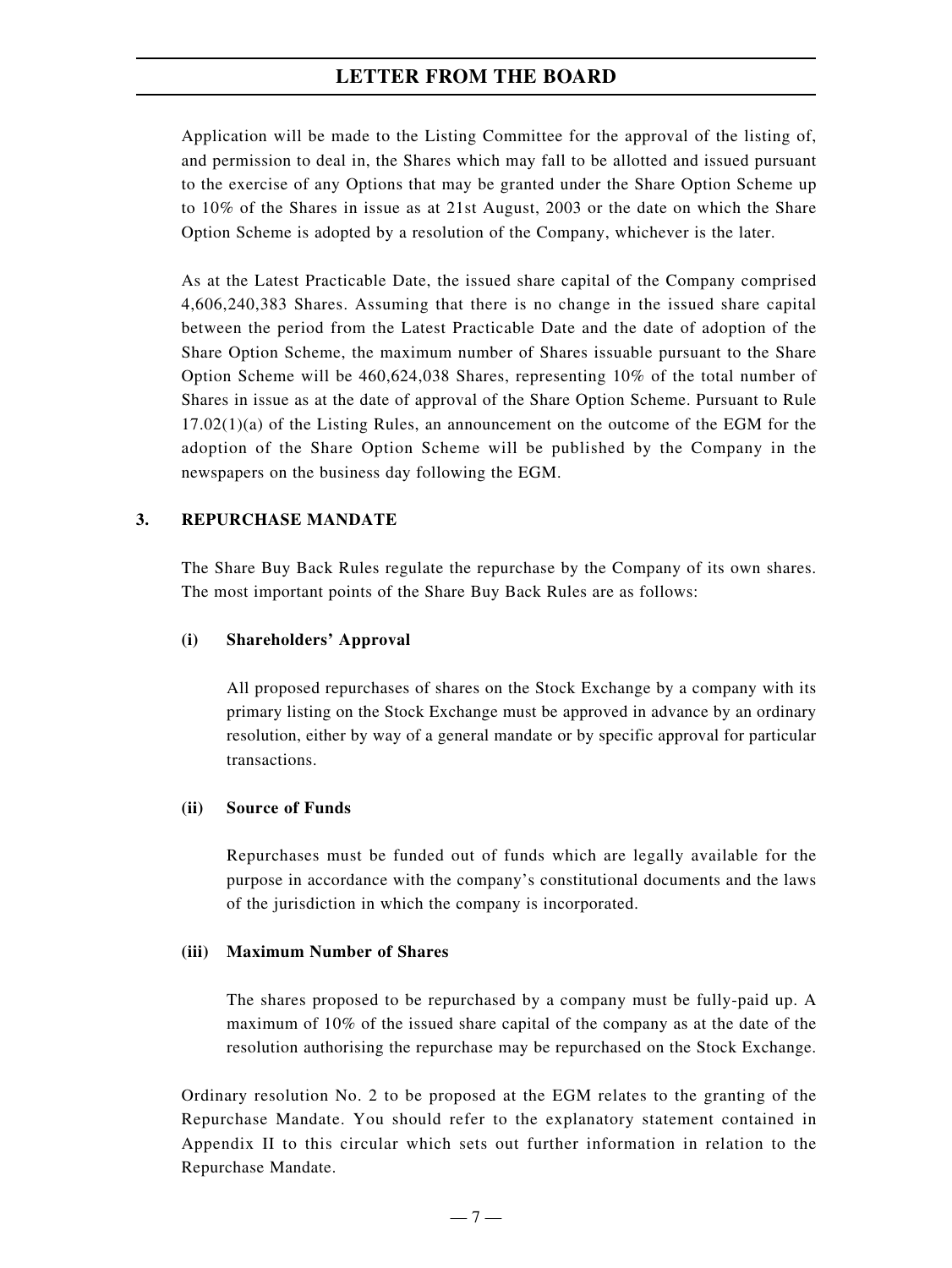#### **4. GENERAL MANDATE TO ISSUE SHARES**

Ordinary resolution No. 3(A) to be proposed at the EGM relates to the granting of the General Issue Mandate. Ordinary resolution No. 3(B) to be proposed at the EGM relates to the granting of the General Extension Mandate.

The authority conferred on the Directors by the Repurchase Mandate, the General Issue Mandate and the General Extension Mandate would continue in force until the conclusion of the next annual general meeting of the Company or the expiry date for the holding of the next annual general meeting unless it is renewed at such meeting or until revoked or varied by ordinary resolution of the Shareholders in general meeting prior to the next annual general meeting.

#### **5. AMENDMENTS TO THE ARTICLES OF ASSOCIATION**

With effect from 1st April, 2003, the Securities and Futures (Clearing Houses) Ordinance (Chapter 420 of the Laws of Hong Kong) has been repealed and replaced by the SFO. As a result, the Directors propose that the definition of "recognised clearing house" in the Company's existing articles of association which make reference to the Securities and Futures (Clearing Houses) Ordinance be amended in the manner set out in the Special Resolution contained in the notice of the EGM on pages 22 to 26 of this circular.

The definition of "recognised clearing house" in the existing Article 2 of the Company's articles of association reads as follows:

""recognised clearing house" shall have the meaning ascribed thereto in section 2 of the Securities and Futures (Clearing Houses) Ordinance of Hong Kong;".

The new definition of "recognised clearing house" in the proposed Article 2 reads as follows:

""recognised clearing house" shall have the meaning ascribed to the expression "recognized clearing house" in Part I of Schedule 1 of the Securities and Futures Ordinance (Chapter 571 of the Laws of Hong Kong) and any amendments thereto or re-enactments thereof for the time being in force and includes every other law incorporated therewith or substituted therefor;".

Taking this occasion of amending the Company's articles of association, the Directors also propose to amend the existing Article 106(vi) of the Company's articles of association which provides that the office of a Director shall be vacated "if he shall be removed from office by notice in writing served upon him signed by not less than threefourths in number (or, if that is not a round number, the nearest lower round number) of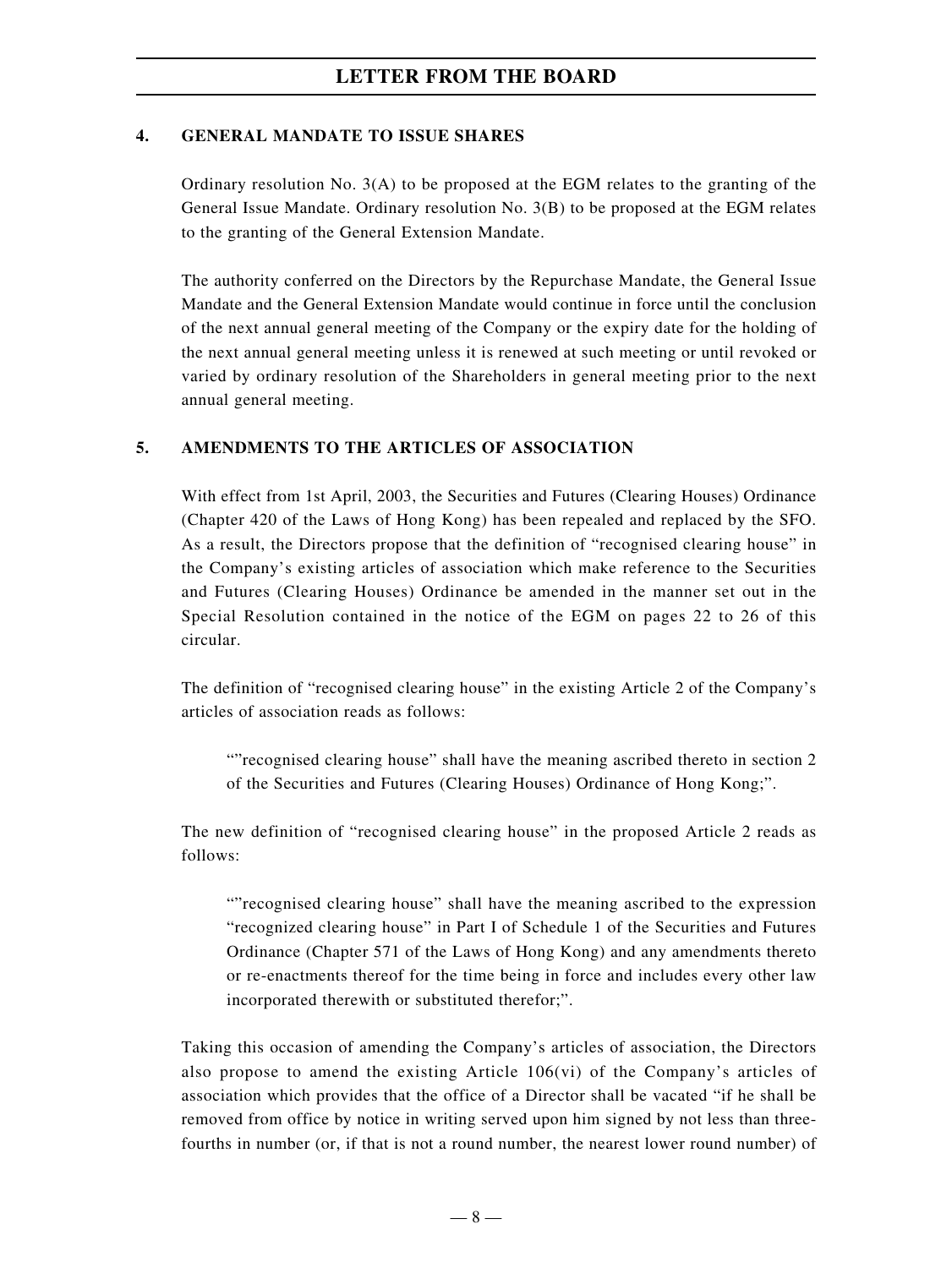the Directors (including himself) then in office". The proposed Article 106(vi) of the Company's articles of association provides that the office of a Director shall be vacated "if he shall be removed from office by notice in writing served upon him signed by all his co-directors then in office".

The reason for such proposed amendment to the existing Article 106(vi) of the Company's articles of association is to make it consistent with the relevant provision in the articles of association of LSG, the controlling shareholder of the Company. This would promote a more efficient management of the respective boards of directors of the Company and LSG, which are constituted by substantially the same executive directors.

All the above proposed amendments to the Company's articles of association will be subject to the passing of a special resolution by the Shareholders at the EGM. Save as to these proposed amendments, all the other provisions in the existing articles of association of the Company will remain unchanged.

Shareholders should note that even if the special resolution to approve the proposed amendment to the existing Article 106(vi) of the Company's articles of association was passed at the EGM, the Company's articles of association still provides other grounds on which the office of a Director may be vacated.

#### **6. THE EGM**

You will find on pages 22 to 26 of this circular a notice of the EGM to be held at The Harbour Room, 3/F., The Ritz-Carlton Hong Kong, 3 Connaught Road Central, Hong Kong on Thursday, 21st August, 2003 at 10:00 a.m. for the purpose of considering and, if thought fit, passing the ordinary resolutions to approve (i) the adoption of the Share Option Scheme; (ii) the giving of the authorisation to the Directors to grant Options under the Share Option Scheme; (iii) the granting of the Repurchase Mandate; (iv) the granting of the General Issue Mandate; and (v) the granting of the General Extension Mandate; and the special resolution to approve the proposed amendments to the Company's articles of association.

A form of proxy for use at the EGM is enclosed with this circular. Whether or not you intend to be present at the EGM, you are requested to complete the form of proxy and return it to the Company's branch share registrars in Hong Kong, Tengis Limited, at Ground Floor, Bank of East Asia Harbour View Centre, 56 Gloucester Road, Wanchai, Hong Kong in accordance with the instructions printed thereon not less than 48 hours before the time fixed for holding the EGM or any adjournment thereof. Completion and return of the form of proxy shall not preclude you from attending and voting in person at the EGM should you so wish.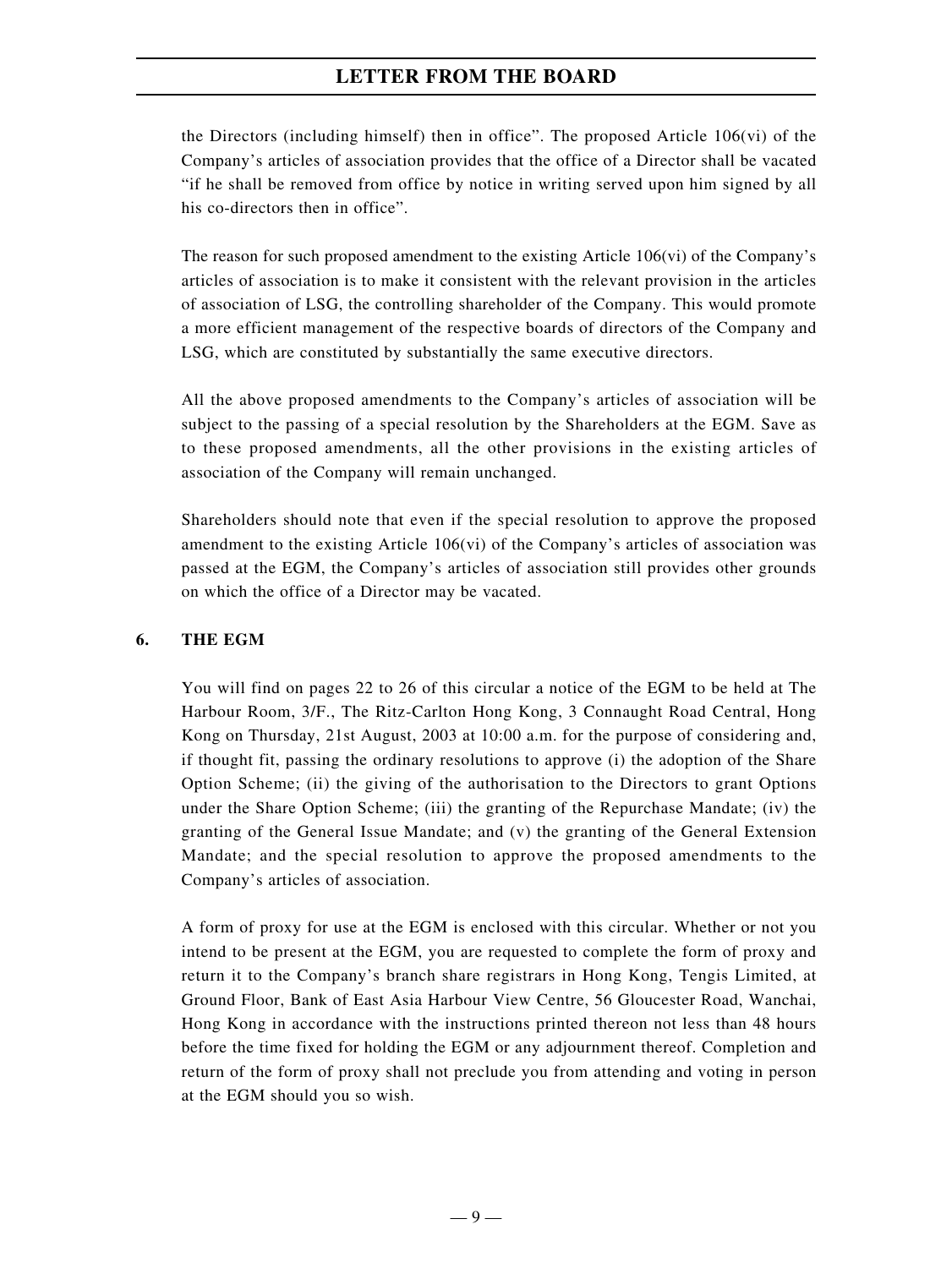#### **7. DOCUMENTS AVAILABLE FOR INSPECTION**

Copy of the rules of the Share Option Scheme will be available for inspection at the principal place of business of the Company during normal business hours during the 14 day period before the date of the EGM and at the venue of the EGM during the EGM.

#### **8. RECOMMENDATION**

The Directors believe that the adoption of the Share Option Scheme, the granting of the Repurchase Mandate, the General Issue Mandate and General Extension Mandate and the amendments to the Company's articles of association are all in the best interests of the Company as well as the Shareholders. Accordingly, the Directors recommend all Shareholders to vote in favour of all the resolutions to be proposed at the EGM.

> Yours faithfully, For and on behalf of the Board of **Lai Fung Holdings Limited Lim Por Yen** *Chairman*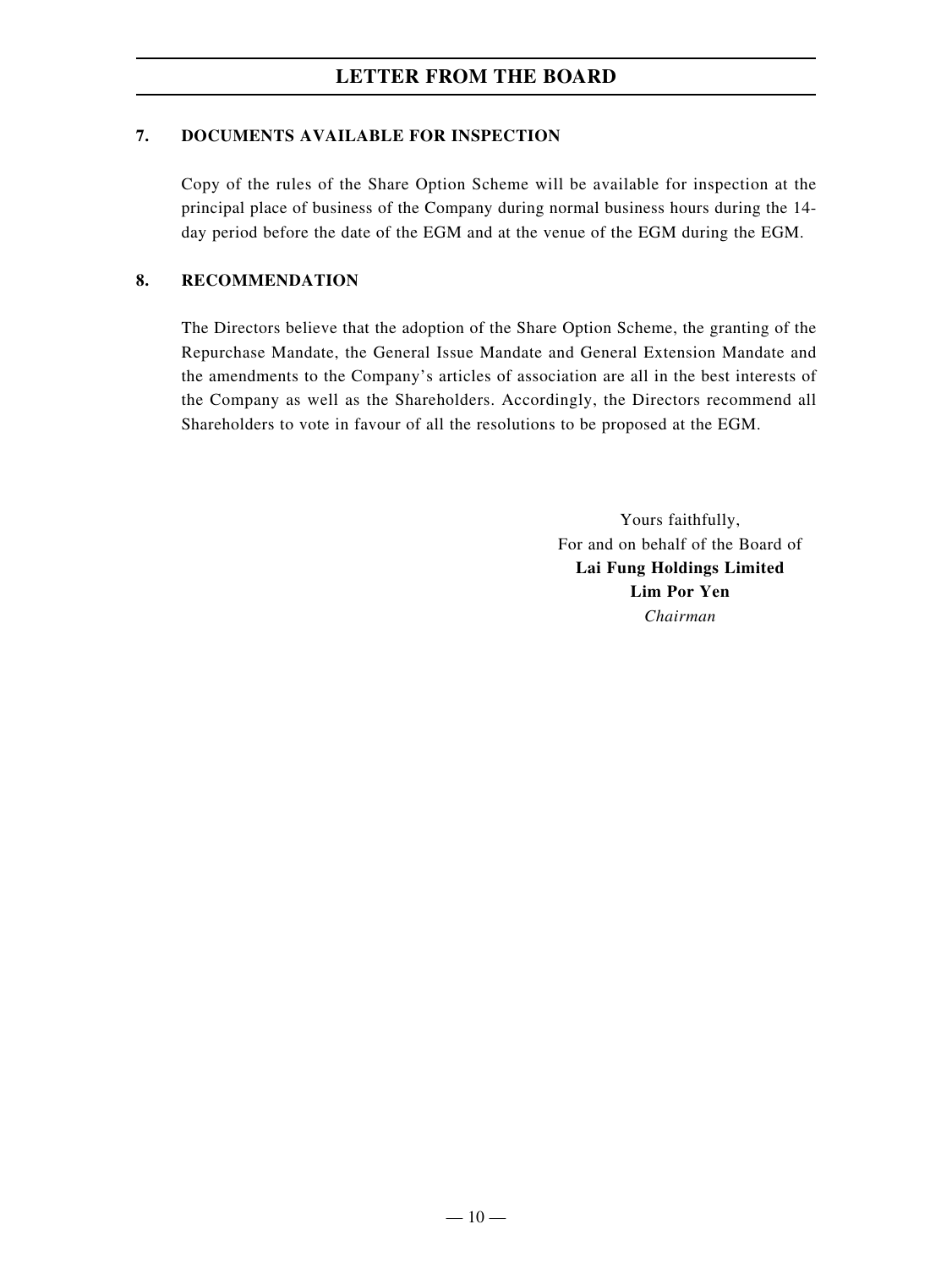*The following is a summary of the principal terms of the Share Option Scheme proposed to be adopted by the Shareholders at the EGM.*

#### **(a) Purpose**

The purpose of the Share Option Scheme is to recognise the contribution of the employees of the Group by granting options under the Share Option Scheme to them as incentives or rewards.

#### **(b) Who may join**

The Directors may, at their discretion, invite any employee of any member of the Group, including any executive and non-executive director of any member of the Group, to take up options to subscribe for Shares at a price calculated in accordance with paragraph (c) below. Upon acceptance of the option, the grantee shall pay HK\$1.00 to the Company by way of consideration for the grant.

#### **(c) Price for Shares**

The subscription price for Shares under the Share Option Scheme shall be determined on the Date of Grant at the discretion of the Directors as an amount per Share which shall be at least the highest of :

- (1) the nominal value of a Share;
- (2) the closing price of the Shares as stated in the Stock Exchange's daily quotations sheet on the Date of Grant, which must be a Trading Day; and
- (3) the average closing price of the Shares as stated in the Stock Exchange's daily quotations sheets for the five Trading Days immediately preceding the Date of Grant.

#### **(d) Acceptance of offers of options**

Offers to grant an option shall be open for acceptance in writing. Such acceptance must be received by the Secretary of the Company within a period of 30 days inclusive of, and from, the Date of Grant provided that no such offer shall be open for acceptance after the expiry of the period of the Share Option Scheme or after the Share Option Scheme has been terminated. An offer shall be deemed to have been accepted on the date when the duplicate comprising acceptance of the offer is duly signed by the grantee with the number of Shares in respect of which the offer is accepted clearly stated therein, together with a remittance in favour of the Company of HK\$1.00 by way of consideration for the grant thereof.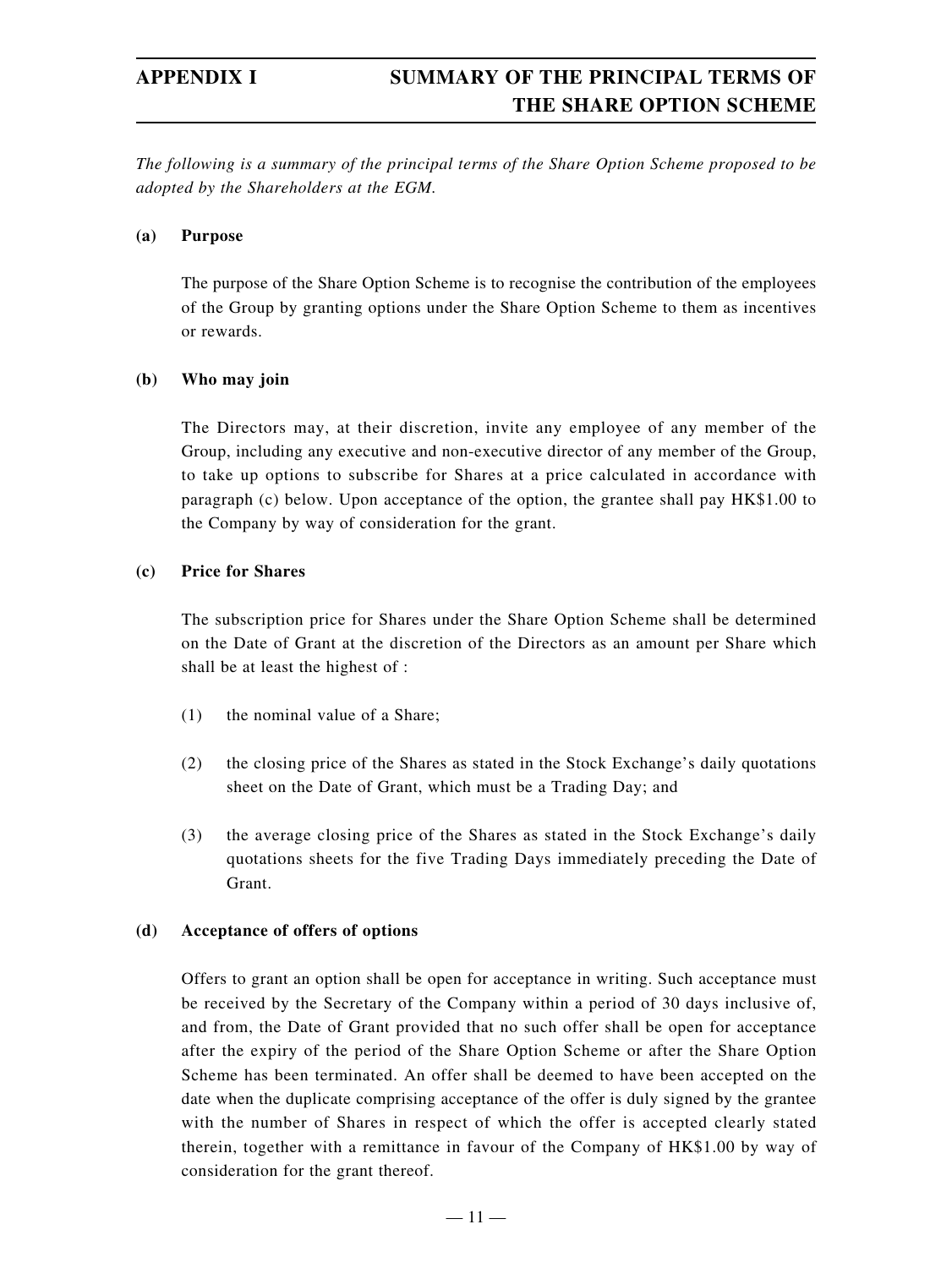#### **(e) Maximum number of Shares**

- (aa) The maximum number of Shares which may be issued upon the exercise of all outstanding options granted and yet to be exercised under the Share Option Scheme and all outstanding options granted and yet to be exercised under any other share option schemes of any company in the Group (the "Other Schemes") shall not exceed 30% of the Shares in issue from time to time (the "Overall Limit"). Neither options under the Share Option Scheme nor options under the Other Schemes may be granted if this will result in the Overall Limit being exceeded.
- (bb) The total number of Shares which may be issued upon exercise of all options (excluding, for this purpose, options which have lapsed in accordance with the terms of the Share Option Scheme and the Other Schemes) to be granted under the Share Option Scheme and the Other Schemes must not in aggregate exceed 10% of the Shares in issue as at the date of passing the Shareholders' resolution to approve the Share Option Scheme (the "Scheme Limit").
- (cc) Subject to (aa) above and without prejudice to (dd) below, the Company may seek approval of the Shareholders in general meeting to refresh the Scheme Limit provided that the total number of Shares which may be issued upon exercise of all options to be granted under the Share Option Scheme and the Other Schemes under the limit as "refreshed" must not exceed 10% of the Shares in issue as at the date of approval of the limit and for the purpose of calculating the limit as "refreshed", options (including those outstanding, cancelled, lapsed or exercised in accordance with the Share Option Scheme and the Other Schemes) previously granted under the Share Option Scheme and the Other Schemes will not be counted for the purpose of calculating the limit as "refreshed".
- (dd) Subject to (aa) above and without prejudice to (cc) above, the Company may issue a circular to the Shareholders and seek separate Shareholders' approval in general meeting to grant Options beyond the Scheme Limit or, if applicable, the limit referred to in (cc) above only to Eligible Employees specifically identified by the Company before such approval is sought. In such event, the Company must send a circular to the Shareholders containing a generic description of the specified Eligible Employees, the number and terms of Options to be granted, the purpose of granting Options to the specified Eligible Employees with an explanation as to how the terms of the Options serve such purpose and such other information required under Rule  $17.02(2)(d)$  of the Listing Rules and the disclaimer required under Rule 17.02(4) of the Listing Rules.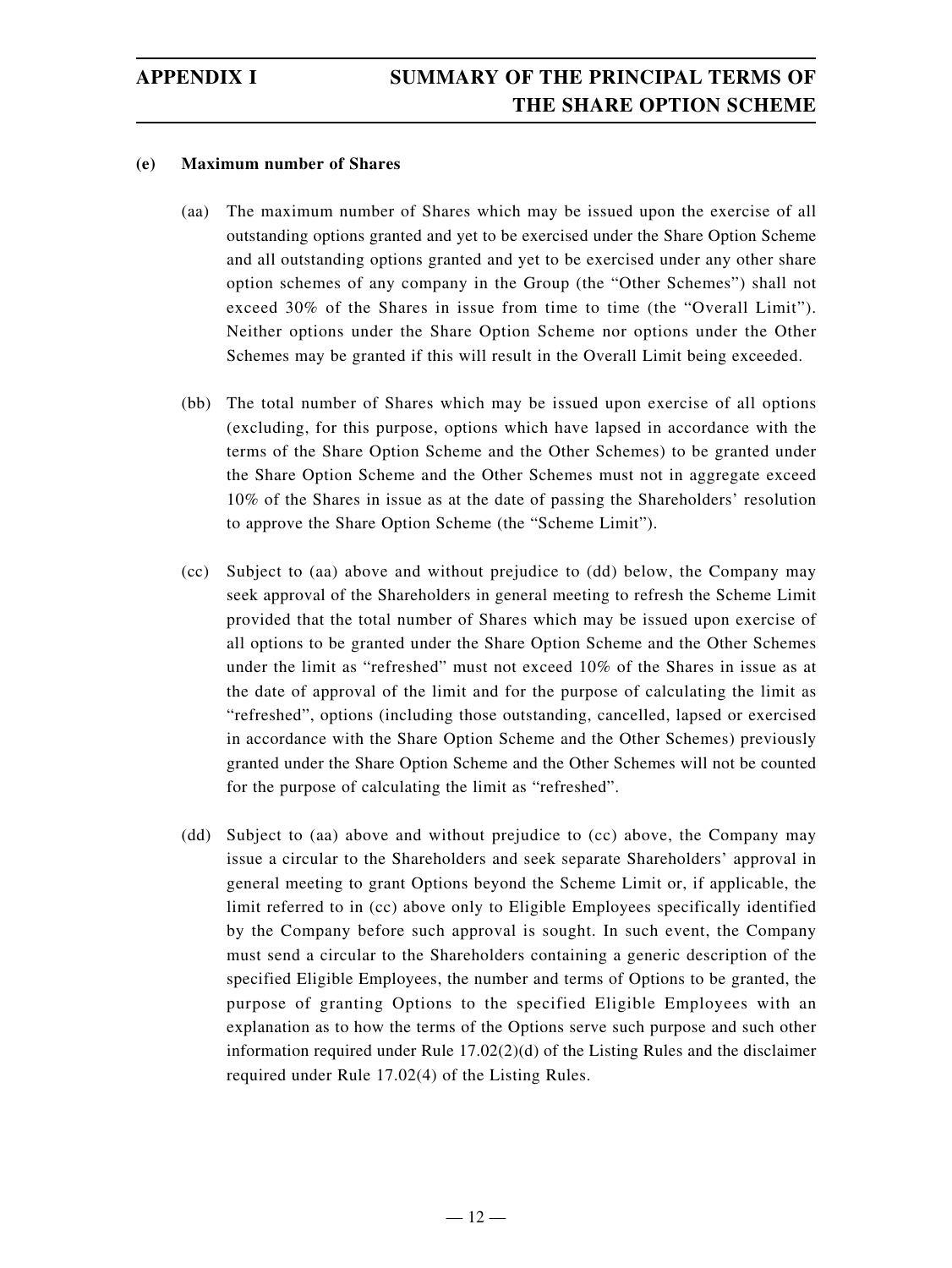#### **(f) Maximum numbers or options to any one individual**

No option shall be granted to any one person such that the total number of Shares issued and to be issued upon the exercise of the options granted and to be granted to such person under the Share Option Scheme and the Other Schemes (including exercised, cancelled and outstanding options) in any 12-month period up to and including the Date of Grant exceeds 1% of the Shares in issue from time to time (the "Participant Limit"). Subject to the approval of the Shareholders in general meeting and in accordance with the requirements under the Listing Rules from time to time in force, the Directors may grant options to a person such that the Participant Limit is exceeded. Such person and his associates shall abstain from voting at such general meeting. In such event, the Company must send a circular to the Shareholders containing a generic description of the specified Eligible Employees, the number and terms of Option to be granted, the purpose of granting Options to the specified Eligible Employees with an explanation as to how the terms of the Options serve such purpose and such other information required under Rule 17.02(2)(d) of the Listing Rules and the disclaimer required under Rule 17.02(4) of the Listing Rules.

The number and terms (including the Option Price) of Options to be granted to such Eligible Employees must be fixed before the date on which Shareholders' approval is sought and the date of the Directors' meeting for proposing such further grant should be taken as the Date of Grant for the purpose of calculating the Option Price.

#### **(g) Time of exercise of option**

An option may be exercised in accordance with the terms of the Share Option Scheme during such period commencing from the Acceptance Date and expiring at the close of business on a day as determined on the Date of Grant at the discretion of the Directors, which period shall not be longer than eight years from the Acceptance Date.

No performance targets are required to be achieved by any grantee before an option is capable of being exercised by the grantee except as otherwise imposed by the Directors and stated in the relevant letter of offer of the grant of an option.

#### **(h) Rights are personal to grantees**

An option may not be transferred or assigned and is personal to the grantee of the option.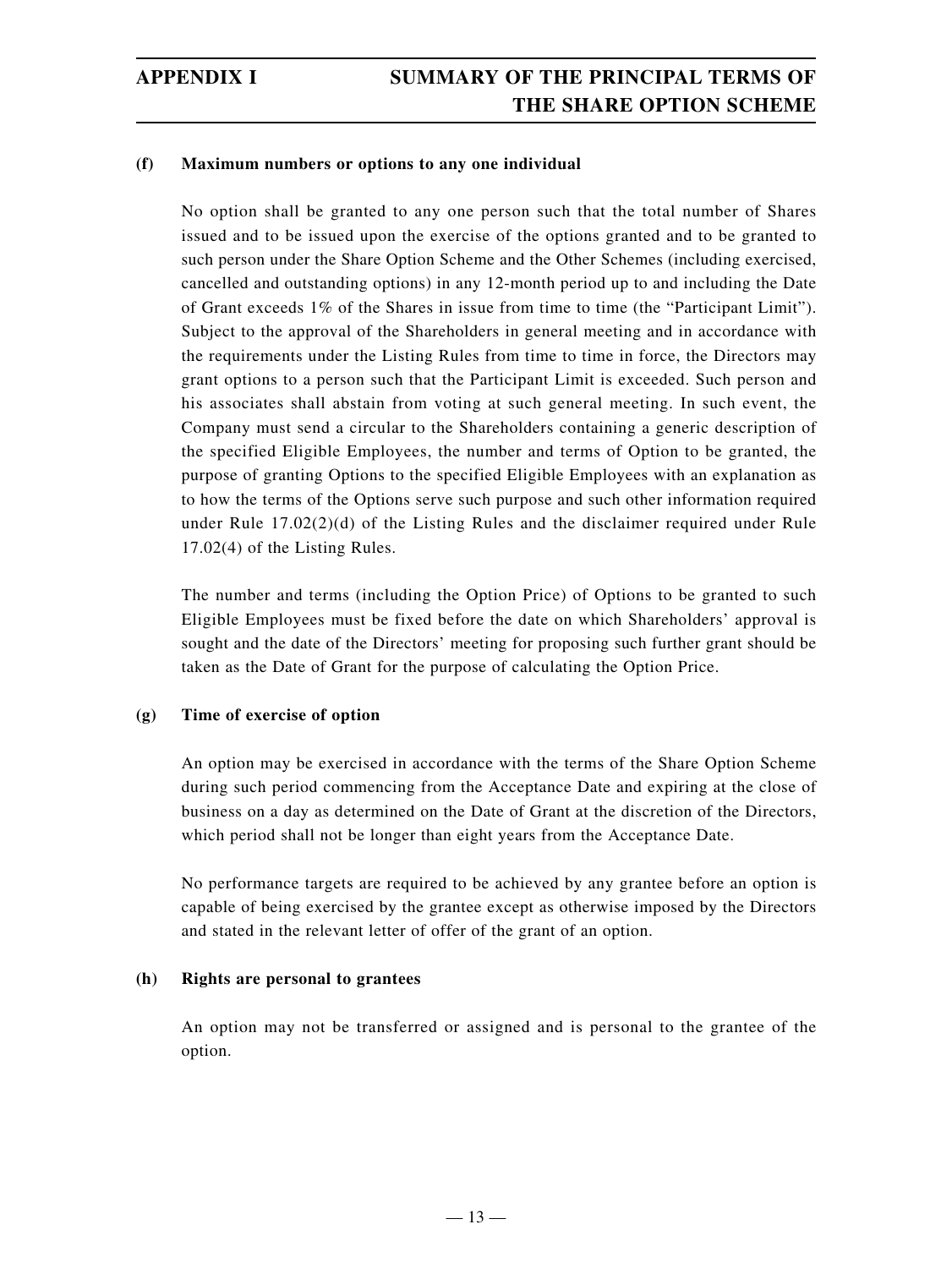#### **(i) Rights on ceasing employment, death or dismissal**

If the grantee of an option leaves the service of the Group for any reason other than death or conviction of any criminal offence or becoming bankrupt, the grantee may exercise the option up to the grantee's entitlement at the date of cessation (to the extent not already exercised) within the period of one year following the date of such cessation or such longer period as the Directors may in their absolute discretion determine.

If the grantee of an option ceases to be an employee of the Group by reason of death, his/her personal representatives, may exercise the option in full (to the extent not already exercised) within a period of six months thereafter or at the expiration of the relevant Option Period, whichever is earlier, or such longer period as the Directors may determine, failing which it will lapse.

If the grantee of any option leaves the service of the Group by reason of conviction of any criminal offence or becoming bankrupt, his or her option will thereupon lapse forthwith.

#### **(j) Effect of alterations to share capital**

In the event of any reduction, subdivision or consolidation of the share capital of the Company or any capitalisation issue or rights issue, the number or nominal amount of Shares comprised in each option and/or the Option Price may be adjusted in such manner as the Directors (having received a statement in writing from the auditors of the Company that in their opinion the adjustments proposed are fair and reasonable) may deem appropriate, provided always that no increase shall be made in the aggregate subscription price relating to any option, no Share shall be issued at less than its nominal value and the proportion of the issued share capital of the Company to which a grantee is entitled after the adjustments shall remain the same as that to which he was entitled before the adjustments.

#### **(k) Rights on winding up**

If notice is given of an extraordinary general meeting of the Company at which a resolution will be proposed for the voluntary winding-up of the Company, each grantee shall be entitled, at any time no later than two business days prior to the proposed resolution being duly passed, to exercise his outstanding options in whole or in part, but only so far as such options shall be subsisting immediately prior to the passing of such a resolution. Subject thereto, all then outstanding options shall lapse upon the proposed resolution being duly passed.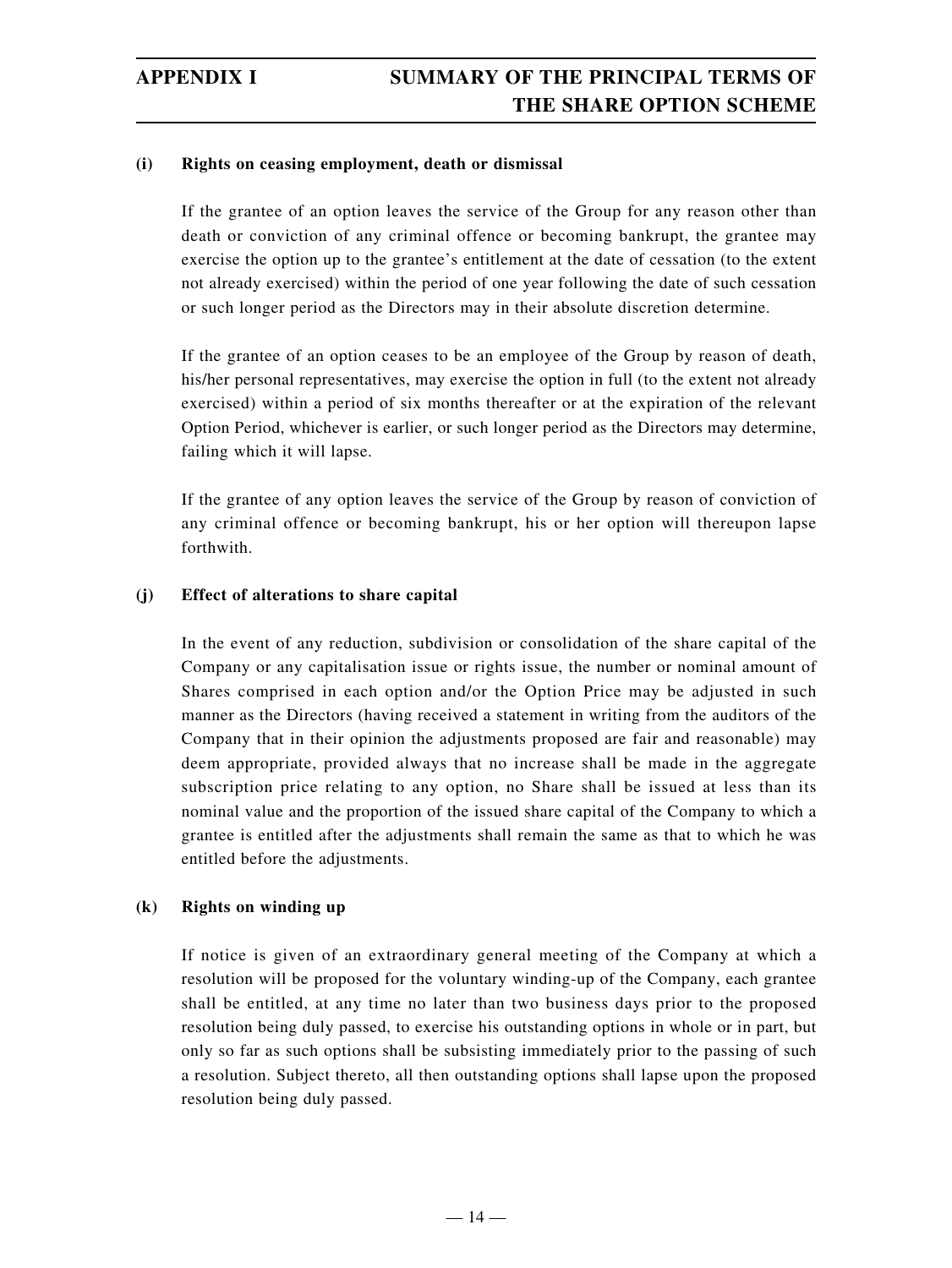#### **(l) Rights on a general offer**

If, in consequence of any general offer made to all the holders of Shares (or all such holders other than the offeror and/or any person controlled by the offeror and/or any person acting in association or connection with the offeror), any person shall have obtained control of the Company, each grantee of an option shall be entitled to exercise at any time within a period of fourteen days after such control has been obtained the option in whole or in part.

#### **(m) Rights on a compromise or arrangement**

If a compromise or arrangement between the Company and its members or creditors is proposed for the purposes of or in connection with a scheme of reconstruction of the Company or its amalgamation with any other company or companies, the Company shall give notice thereof to all grantees on the same date as it despatches the notice to each member or creditor of the Company to consider such a compromise or arrangement, and thereupon any grantee (or where permitted his personal representatives) may forthwith and until the expiry of the period commencing with such date and ending with the earlier of the date falling two calendar months thereafter and the date on which such compromise or arrangement is sanctioned by the Court be entitled to exercise his option, but the exercise of the option shall be conditional upon such compromise or arrangement being sanctioned by the Court and becoming effective. The Company may thereafter require each grantee to transfer or otherwise deal with the Shares issued as a result of such exercise of his option so as to place the grantee in the same position as nearly as would have been the case had such Shares been subject to such compromise or arrangement.

#### **(n) Lapse of option**

An option shall lapse automatically and not be exercisable (to the extent not already exercised) on the earliest of :

- (1) the date of expiry of the Option Period;
- (2) the expiry of any of the periods referred to in paragraphs  $(i)$ ,  $(k)$ ,  $(l)$ ,  $(m)$  above; and
- (3) the date on which the option holder commits a breach of paragraph (h) above, if the Directors shall exercise the Company's right to cancel any outstanding option or part thereof granted.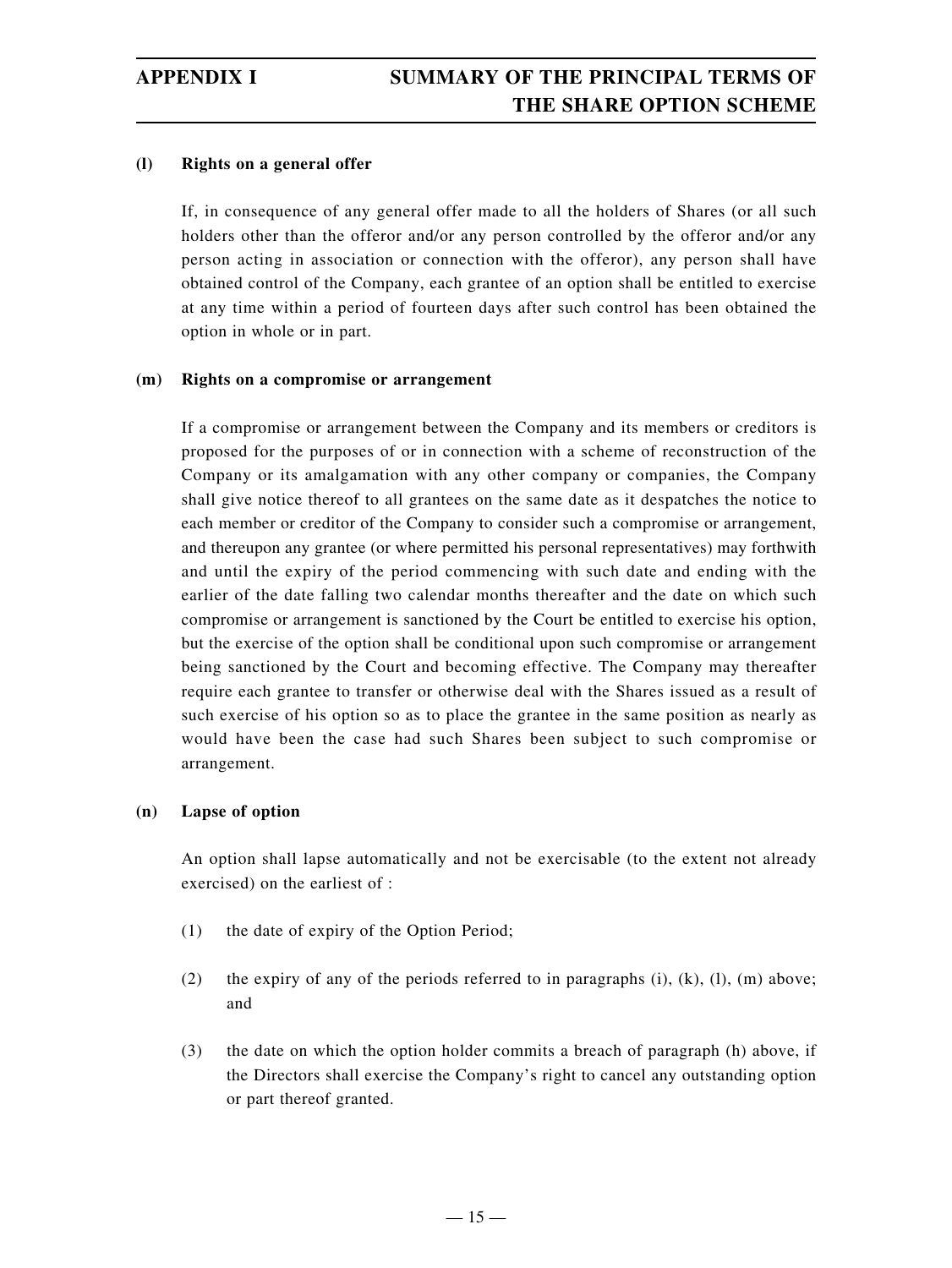#### **(o) Cancellation of options granted but not exercised**

Options granted but not exercised may not be cancelled without the consent of the relevant grantees thereof and any new options issued to the same grantee in replacement of options cancelled may only be issued under the Share Option Scheme (or the Other Schemes) to the extent unissued options (excluding the cancelled options) are available for issue, with the limits prescribed in paragraphs (e) and (f) above.

#### **(p) Grant of options to Connected Persons**

The independent non-executive directors of the Company (not being the independent non-executive director who is or whose associate is, a grantee) will be required to approve each grant of options to any director, chief executive or substantial shareholder of the Company or any of their respective associates.

If a grant of an option to a substantial shareholder or an independent non-executive director of the Company or to any of their respective associates would result in the total number of Shares issued and to be issued upon the exercise of the options granted and to be granted under the Share Option Scheme and the Other Schemes (including options exercised, cancelled and outstanding) to such person in the 12-month period up to and including the Date of Grant of such option :

- (1) representing in aggregate over  $0.1\%$  of the Shares in issue from time to time; and
- (2) having an aggregate value, based on the closing price of the Shares as stated in the Stock Exchange's daily quotations sheet on each Date of Grant, in excess of HK\$5,000,000,

such further grant of options shall be approved by the Shareholders in general meeting voting by way of a poll. The Company shall send a circular to the Shareholders containing the information required by the Listing Rules. All Connected Persons of the Company shall abstain from voting at such general meeting, except that any Connected Person may vote against the relevant resolution at the general meeting provided that his intention to do so has been stated in the circular.

#### **(q) Period of the Share Option Scheme**

The Share Option Scheme will remain in force for a period of 10 years commencing on the Approval Date.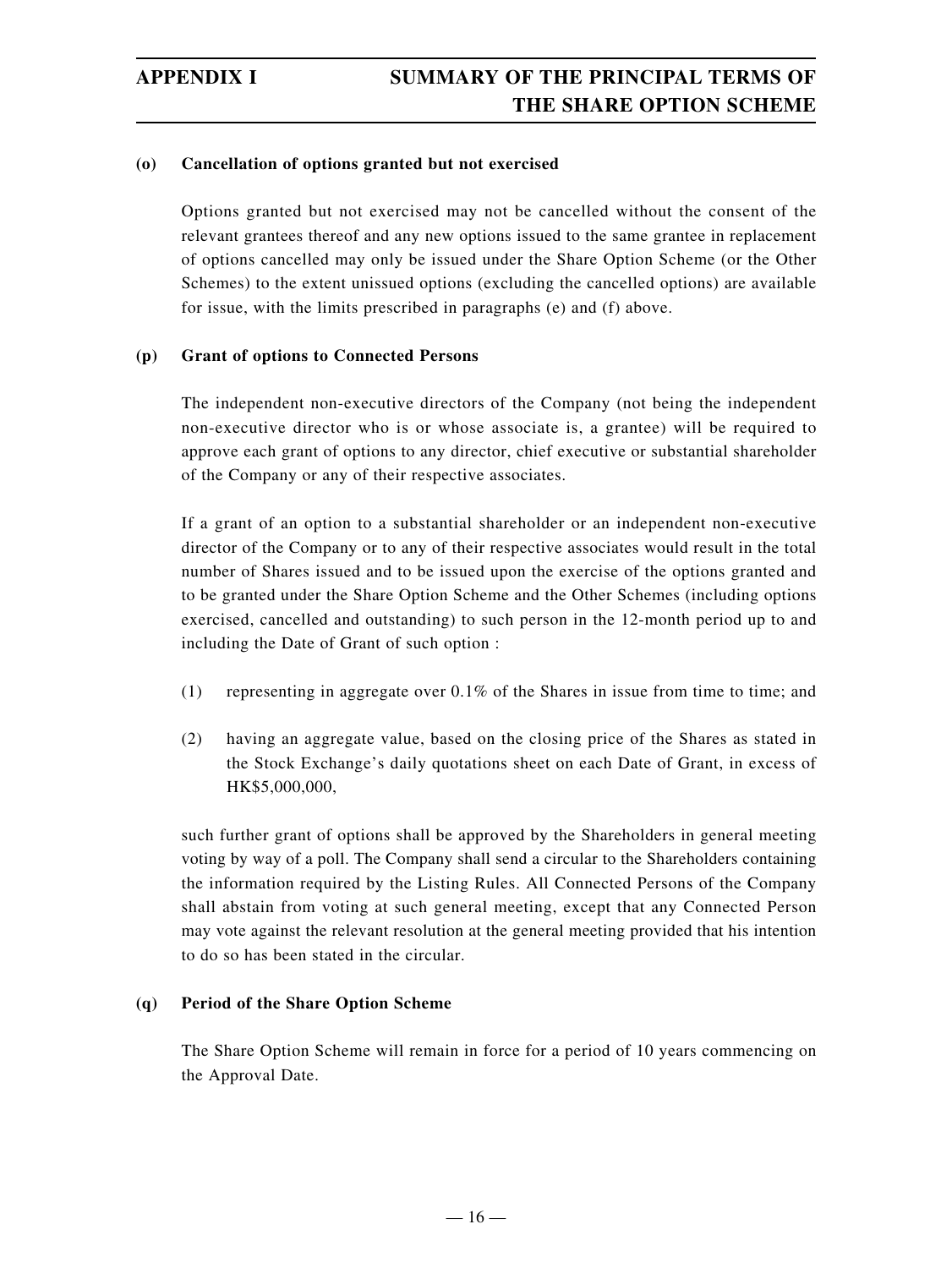#### **(r) Amendments and termination of the Share Option Scheme**

The Board may from time to time in its absolute discretion waive, modify or amend any of the provisions of the Share Option Scheme as it deems desirable, provided that, except with the prior approval of the Shareholders in general meeting, no alteration shall be made to any of the provisions of the Share Option Scheme relating to, among other things, the matters set out in Rule 17.03 of the Listing Rules to the advantage of grantees.

Save as otherwise provided in the terms of the Share Option Scheme, neither an amendment of a material nature to the Share Option Scheme nor any change to the terms of options granted may be made by the Directors without the prior approval of the Shareholders in general meeting.

The Company by resolution in general meeting may at any time terminate the operation of the Share Option Scheme before the expiry of the period referred to in paragraph (q) above and in such event no further offer shall be made but in all other respects the provisions of the Share Option Scheme shall remain in force. All options granted and accepted prior to such termination shall continue to be valid and exercisable in accordance with their terms and the terms of the Share Option Scheme.

#### **(s) Ranking of Shares**

The Shares to be allotted upon the exercise of an option will be subject to all the provisions of the Articles of Association for the time being in force and will rank pari passu with the fully paid Shares in issue on the date of allotment and accordingly will entitle the holders thereof to participate in all dividends or other distributions paid or made on or after the date of allotment other than any dividend or other distribution previously declared or recommended or resolved to be paid or made. The Shares to be allotted upon the exercise of an option will not carry voting rights until completion of the registration of the option holder (or any other person) as the holder of those Shares.

#### **(t) Administration**

The Share Option Scheme shall be administered by the Board and the Board shall, subject to the provisions of the Share Option Scheme, so administer it in such manner as it shall in its discretion deem fit.

#### **(u) Conditions of the Share Option Scheme**

The Share Option Scheme is conditional on the Listing Committee of the Stock Exchange granting the approval for the listing of, and permission to deal in, the Shares to be issued and allotted pursuant to the exercise of the options.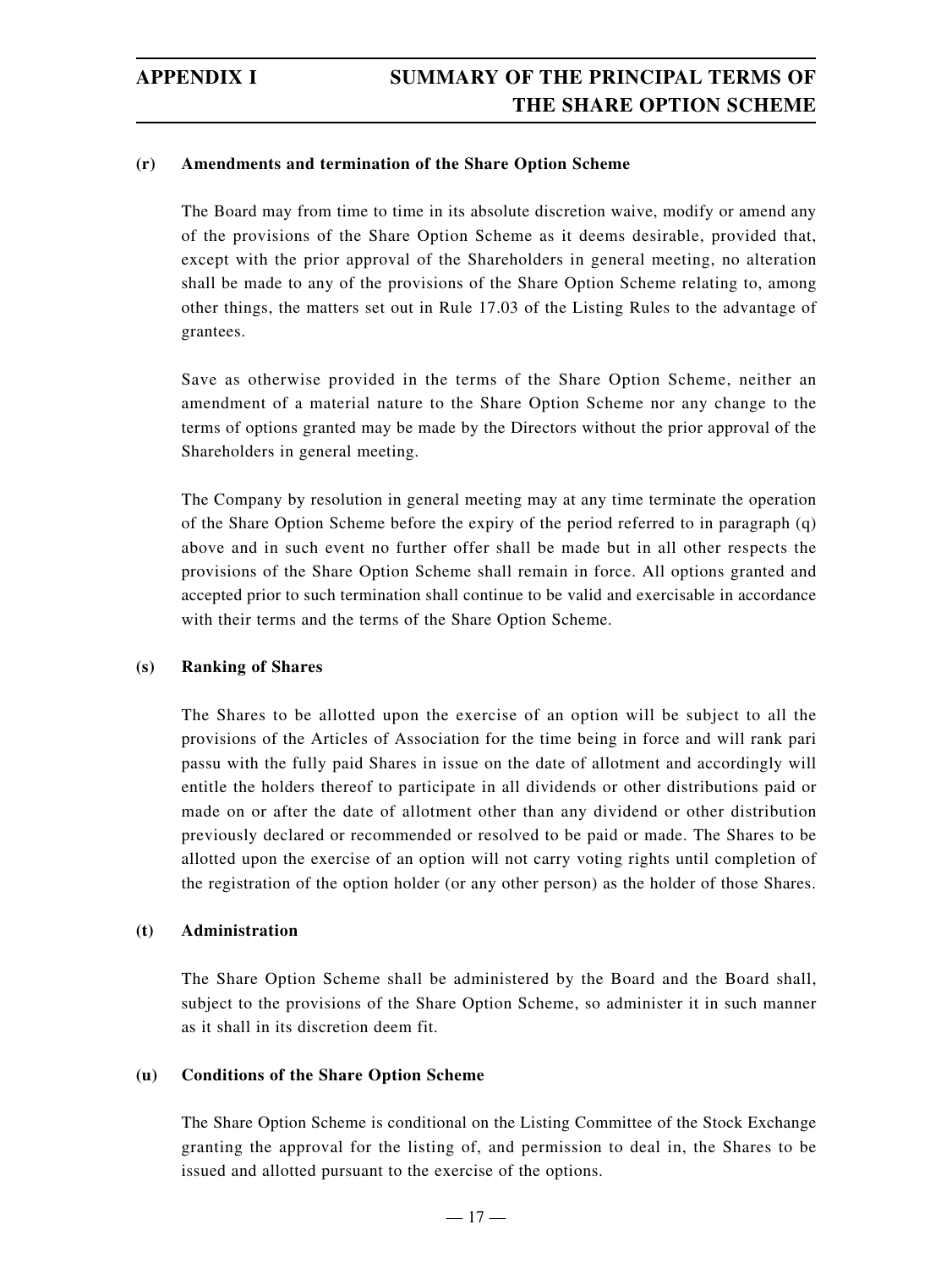*The following information is provided to enable the Shareholders to make an informed decision on whether to vote for or against the resolution to approve the granting of the Repurchase Mandate.*

#### **1. REASONS FOR REPURCHASES**

Although the Directors have no present intention of repurchasing any Shares, they believe that the flexibility afforded by the Repurchase Mandate would be beneficial to the Company and its Shareholders. Trading conditions on the Stock Exchange have sometimes been volatile in recent years. At any time in the future when the Shares are trading at a discount to their underlying value, the ability of the Company to repurchase Shares will be beneficial to those Shareholders who retain their investment in the Company since their percentage interest in the assets of the Company would increase in proportion to the number of Shares repurchased by the Company. Share repurchase will only be made when the Directors believe that such repurchase will benefit the Company and its Shareholders.

#### **2. SHARE CAPITAL**

As at the Latest Practicable Date, the issued and fully-paid up share capital of the Company comprised 4,606,240,383 Shares.

Subject to the passing of the ordinary resolution No.2, the Company would be allowed under the Repurchase Mandate to repurchase Shares up to a maximum of 460,624,038 Shares, on the basis that no further Shares are issued or repurchased prior to the date of the forthcoming EGM.

#### **3. FUNDING OF REPURCHASES**

In repurchasing Shares, the Company may only apply funds legally available for such purpose in accordance with its memorandum and articles of association and the laws of the Cayman Islands.

The Directors propose that such repurchases of Shares would be appropriately financed by the Company's internal resources and/or available banking facilities. There might be material adverse impact on the working capital or gearing position of the Company (as compared with the position disclosed in the Company's most recent published audited accounts for the year ended 31st July, 2002) in the event that the Repurchase Mandate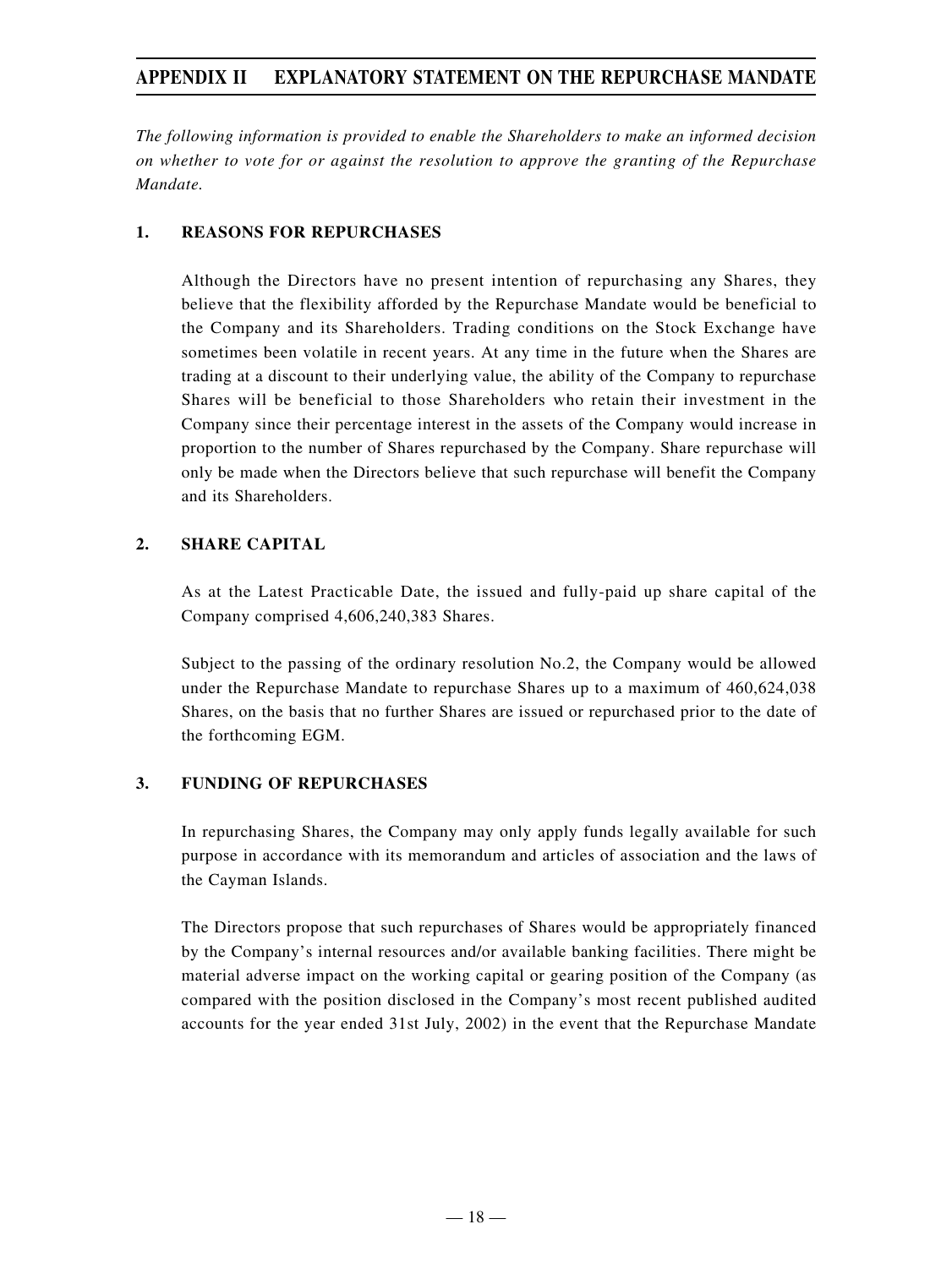was to be carried out in full at any time during the proposed repurchase period. However, the Directors do not propose to exercise the Repurchase Mandate to such extent as would, in the circumstances, have a material adverse effect on the working capital requirements of the Company or the gearing levels which in the opinion of the Directors are from time to time appropriate for the Company.

#### **4. MARKET PRICES**

The highest and lowest prices at which the Shares had been traded on the Stock Exchange during each of the previous twelve months prior to the Latest Practicable Date were as follows:

|           |                | <b>SHARES</b> |
|-----------|----------------|---------------|
|           | <b>Highest</b> | Lowest        |
|           | HK\$           | HK\$          |
| 2002      |                |               |
| July      | 0.110          | 0.076         |
| August    | 0.123          | 0.091         |
| September | 0.114          | 0.088         |
| October   | 0.094          | 0.079         |
| November  | 0.092          | 0.076         |
| December  | 0.123          | 0.082         |
| 2003      |                |               |
| January   | 0.150          | 0.105         |
| February  | 0.150          | 0.127         |
| March     | 0.133          | 0.095         |
| April     | 0.103          | 0.090         |
| May       | 0.127          | 0.100         |
| June      | 0.125          | 0.108         |

#### **5. DISCLOSURE OF INTERESTS**

So far as is known to the Directors or chief executive of the Company, as at the Latest Practicable Date, the following persons, some of whom are Directors or chief executive of the Company, had interests in the following long positions in the Shares and underlying shares which would fall to be disclosed to the Company under the provisions of Divisions 2 and 3 of Part XV of the SFO, or who was directly or indirectly, interested in 10% or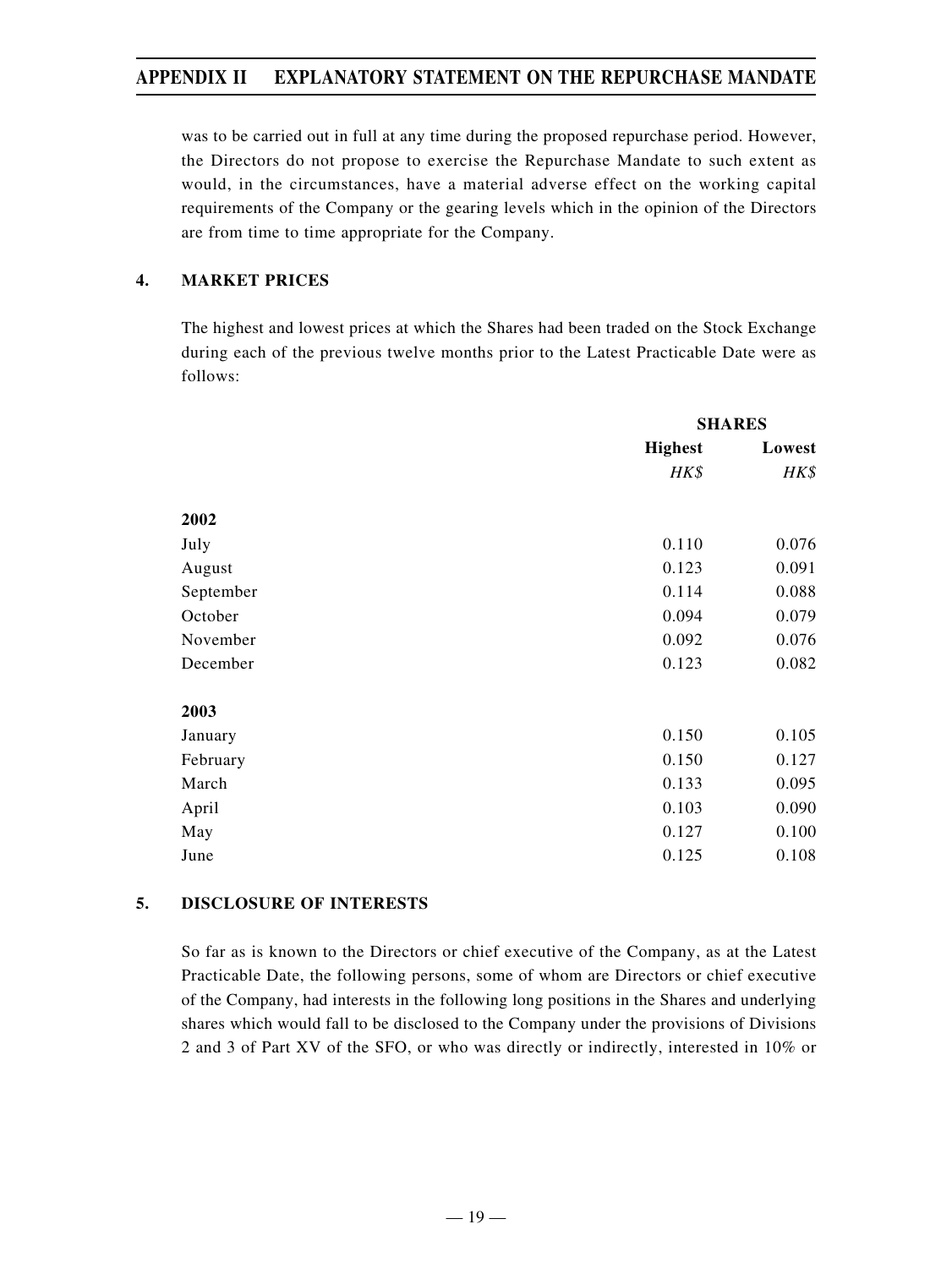more of the nominal value of any class of share capital carrying rights to vote in all circumstances at general meetings of any other member of the Group :

| <b>Name</b>                                                    | Capacity         | <b>Nature</b> | <b>Number of Shares</b>   | Percentage |
|----------------------------------------------------------------|------------------|---------------|---------------------------|------------|
| Lai Sun Garment<br>(International)<br>Limited                  | Beneficial owner | Corporate     | 2,120,550,431             | 46.04      |
| Lim Por Yen                                                    | Beneficial owner | Corporate     | 2,120,550,431<br>(Note 1) | 46.04      |
| Lai Yuen Fong                                                  | Beneficial owner | Family        | 2,120,550,431<br>(Note 1) | 46.04      |
| U Po Chu                                                       | Beneficial owner | Family        | 2,120,550,431<br>(Note 1) | 46.04      |
| Silver Glory<br>Securities<br>Limited                          | Beneficial owner | Corporate     | 665,185,341<br>(Note 2)   | 14.44      |
| Credit Suisse<br><b>First Boston</b><br>(Hong Kong)<br>Limited | Beneficial owner | Corporate     | 442,196,119               | 9.60       |

*Note:*

(1) These interests in the Company were held by LSG and SGS, a wholly-owned subsidiary of LSG. Mr. Lim Por Yen and his spouses held an interest of approximately 33.99% in the issued share capital of LSG and were deemed to be interested in the 2,120,550,431 Shares held by LSG and SGS.

Mr. Lim Por Yen, Mr. Lam Kin Ngok, Peter, Mr. Lam Kin Ming, Madam U Po Chu and Madam Lai Yuen Fong were directors of LSG and held in aggregate an interest of approximately 42% in the issued share capital of LSG.

(2) This relates to the same interest of LSG in the Company.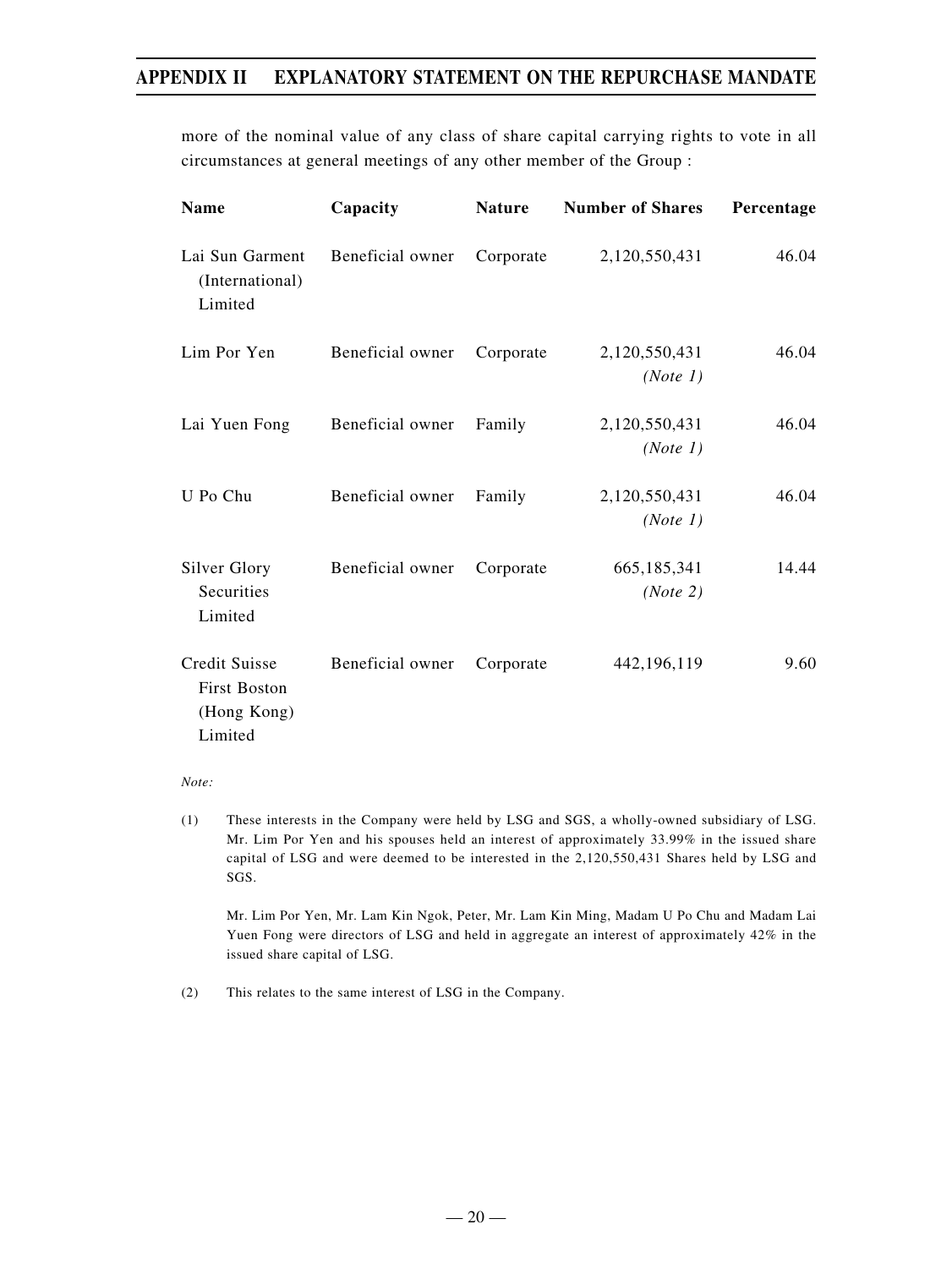Save as disclosed above, the Directors or chief executive of the Company are not aware of any person who, as at the Latest Practicable Date, had an interest or short position in the shares or equity derivatives which would fall to be disclosed to the Company under the provisions of Divisions 2 and 3 of Part XV of the SFO, or who was interested directly or indirectly in 10% or more of the nominal value any class of share capital carrying rights to vote in all circumstances at general meetings of any member of the Group.

The Directors have undertaken to the Stock Exchange to exercise the power of the Company to make purchases under the Repurchase Mandate in accordance with the Listing Rules and the laws of the Cayman Islands. If a Shareholder's proportionate interest in the voting rights of the Company increases as a result of the Directors exercising the power to repurchase Shares pursuant to the Repurchase Mandate, such increase will be treated as an acquisition of voting rights for the purposes of Rule 32 of the Takeovers Code. Accordingly, a Shareholder or group of Shareholders acting in concert could obtain or consolidate control of the Company and become obliged to make a mandatory offer in accordance with Rule 26 of the Takeovers Code. As at the Latest Practicable Date, LSG and SGS were interested respectively in 1,455,365,090 Shares and 665,185,341 Shares which represent approximately 31.60% and 14.44% respectively of the existing issued share capital of the Company. Assuming the shareholdings of LSG and SGS in the Company remain unchanged, full exercise by the Company of the general mandate to repurchase the Shares as mentioned herein will increase the interest of LSG and SGS in the issued share capital of the Company to approximately 35.11% and 16.04% respectively, making a total of 51.15%. In the opinion of the Directors, such increase may give rise to an obligation to make a mandatory offer under Rules 26 and 32 of the Takeovers Code. However, the Directors have no present intention to exercise the power to repurchase Shares pursuant to the Repurchase Mandate to such an extent as to result in takeover obligations.

None of the Directors nor, to the best of their knowledge having made all reasonable enquiries, any of their associates (as defined in the Listing Rules) presently intend to sell any Shares to the Company under the Repurchase Mandate in the event that the Repurchase Mandate is approved by the Shareholders.

The Company has not been notified by any connected persons (as defined in the Listing Rules) that they have any present intention to sell any Shares to the Company, or that they have undertaken not to sell any Shares held by them to the Company in the event that the Repurchase Mandate is approved by the Shareholders.

#### **6. SHARES PURCHASES MADE BY THE COMPANY**

No purchase of the Shares has been made by the Company during the six months prior to the Latest Practicable Date (whether on the Stock Exchange or otherwise).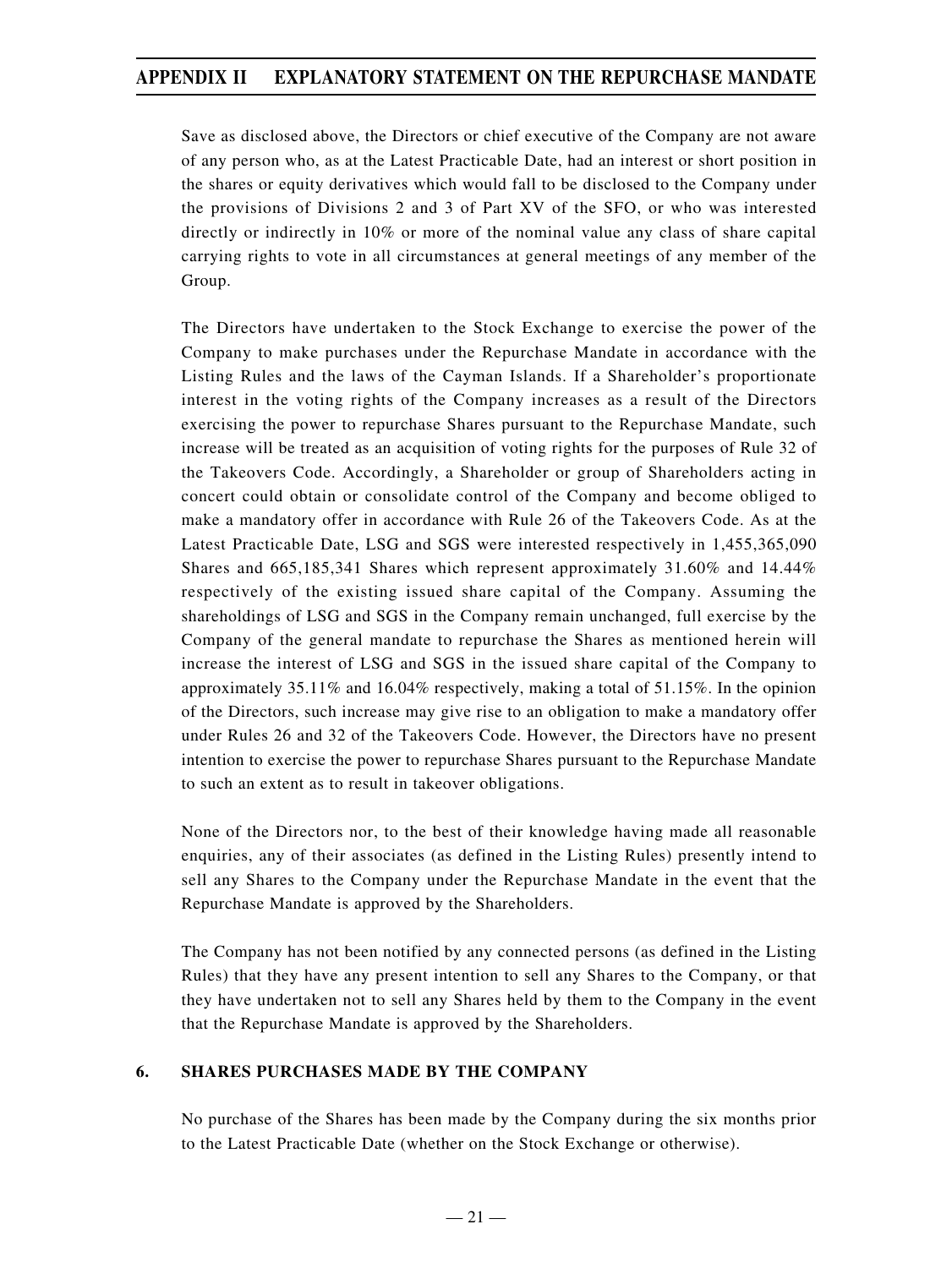

# LAI FUNG HOLDINGS

Lai Fung Holdings Limited (Incorporated in the Cayman Islands with limited liability)

**NOTICE IS HEREBY GIVEN** that an extraordinary general meeting of the shareholders of Lai Fung Holdings Limited (the "Company") will be held at The Harbour Room, 3/F., The Ritz-Carlton Hong Kong, 3 Connaught Road Central, Hong Kong on Thursday, 21st August, 2003 at 10:00 a.m. for the purpose of considering and, if thought fit, passing the following resolutions, with or without modification, as ordinary resolutions and special resolution of the Company:

#### **ORDINARY RESOLUTIONS**

#### **1 "THAT:**

subject to and conditional upon, the Listing Committee of The Stock Exchange of Hong Kong Limited (the "Stock Exchange") granting approval for the listing of, and permission to deal in, the shares in the Company to be issued and allotted pursuant to the exercise of any options to be granted under the share option scheme of the Company (the "Share Option Scheme"), the rules of which are contained in the document marked "A" produced to this meeting and by way of identification signed by the Chairman thereof and the rules of which are also summarised in the document marked "B" produced to this meeting and by way of identification signed by the Chairman thereof, the Share Option Scheme be and is hereby approved and adopted with effect from the date of this meeting and the board of directors of the Company be and is hereby authorised to:

- (a) grant options to subscribe for shares in the Company pursuant to the Share Option Scheme up to 10% of the issued share capital of the Company as at the date of this resolution;
- (b) allot, issue and deal with the shares in the Company pursuant to the exercise of subscription rights under any option granted under the Share Option Scheme; and
- (c) do all such acts and to enter into all such transactions, arrangements and agreements as may be necessary or expedient in order to implement the Share Option Scheme."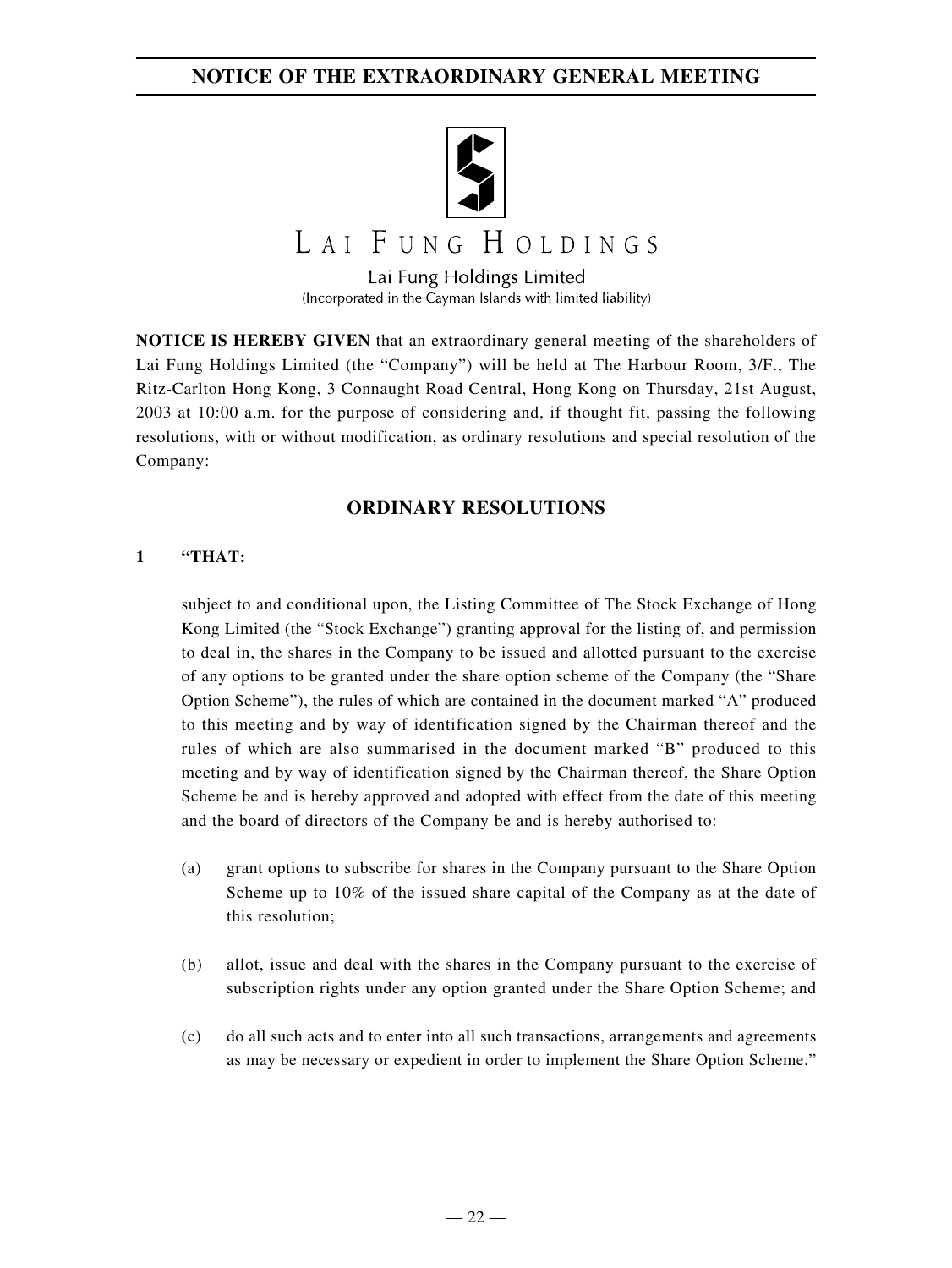#### **2 "THAT:**

- (a) subject to paragraph (b) of this resolution, the exercise by the directors during the Relevant Period (as hereinafter defined) of all the powers of the Company to purchase shares of HK\$0.10 each in the share capital of the Company on the Stock Exchange or on any other stock exchange on which the shares of the Company may be listed and recognised by the Securities and Futures Commission of Hong Kong and the Stock Exchange for this purpose, subject to and in accordance with all applicable laws and the requirements of the Rules Governing the Listing of Securities on the Stock Exchange or any other stock exchange as amended from time to time, be and is hereby generally and unconditionally approved;
- (b) the aggregate nominal amount of the shares to be purchased pursuant to the approval in paragraph (a) of this resolution shall not exceed 10% of the aggregate nominal amount of the issued share capital of the Company as at the date of this resolution, and the said approval shall be limited accordingly; and
- (c) for the purposes of this resolution, "Relevant Period" means the period from the passing of this resolution until whichever is the earlier of :
	- (i) the conclusion of the next annual general meeting of the Company;
	- (ii) the revocation or variation of the authority given under this resolution by an ordinary resolution of the members of the Company in general meeting; or
	- (iii) the expiration of the period within which the next annual general meeting of the Company is required by law or the articles of association of the Company to be held."

#### **3(A) "THAT:**

(a) subject to paragraph (c) of this resolution, the exercise by the directors during the Relevant Period (as hereinafter defined) of all the powers of the Company to issue, allot and deal with additional shares of HK\$0.10 each in the share capital of the Company, and to make or grant offers, agreements and options (including warrants, bonds, debentures, notes and any securities which carry rights to subscribe for or are convertible into shares of the Company) which would or might require the exercise of such powers be and is hereby generally and unconditionally approved;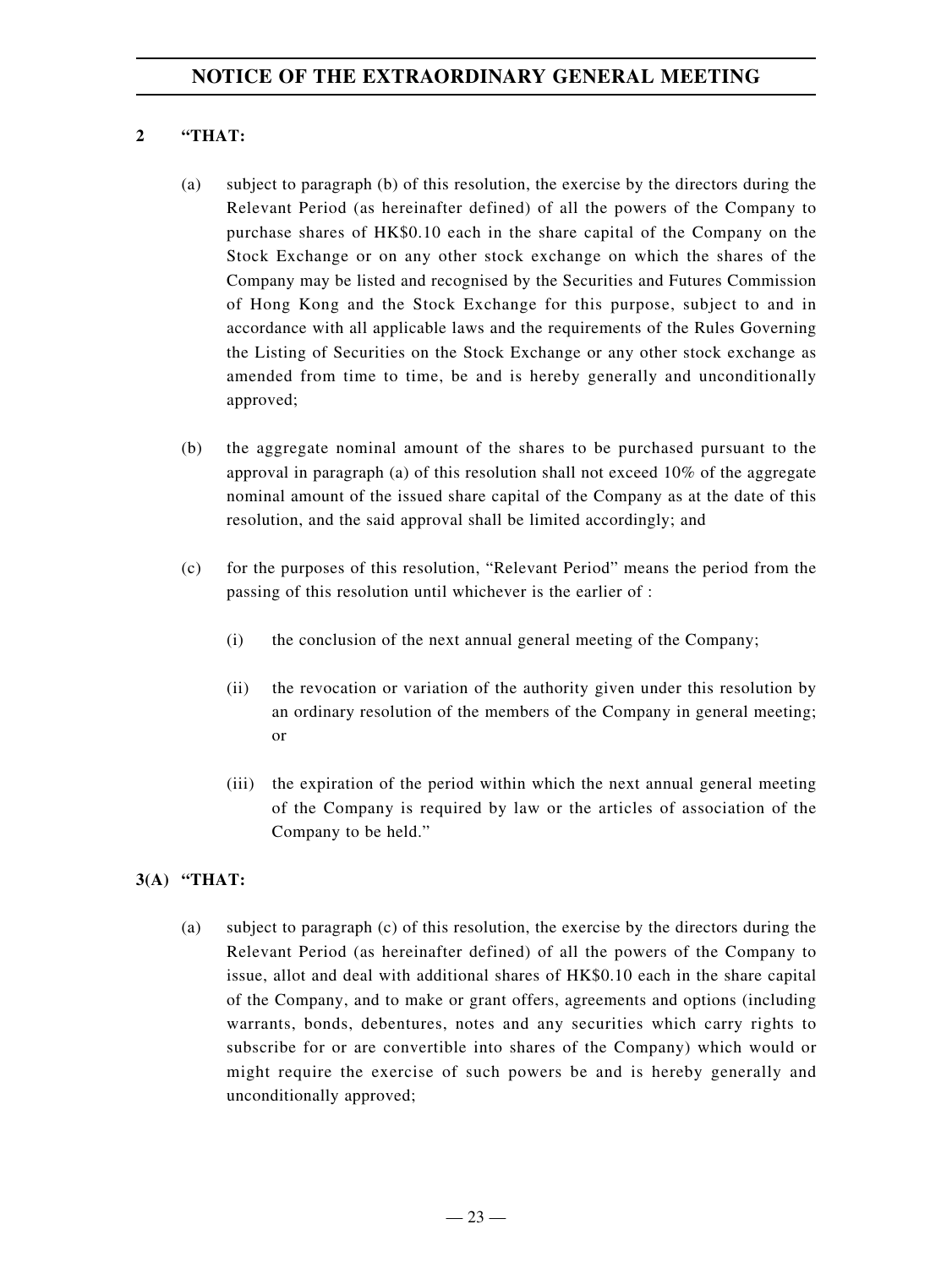- (b) the approval in paragraph (a) of this resolution shall authorise the directors during the Relevant Period to make or grant offers, agreements and options (including warrants, bonds, debentures, notes and any securities which carry rights to subscribe for or are convertible into shares of the Company) which would or might require the exercise of such powers after the end of the Relevant Period;
- (c) the aggregate nominal amount of share capital allotted or agreed conditionally or unconditionally to be allotted (whether pursuant to an option or otherwise) and issued by the directors pursuant to the approval in paragraph (a) of this resolution, otherwise than pursuant to (i) a Rights Issue (as hereinafter defined); or (ii) an issue of shares of the Company upon the exercise of rights of subscription or conversion under the terms of any warrants or the convertible bonds and the convertible notes of the Company; or (iii) an issue of shares of the Company as scrip dividends pursuant to the articles of association of the Company from time to time; or (iv) an issue of shares of the Company under any option scheme or similar arrangement adopted by the Company from time to time for the grant or issue to eligible persons under such scheme or arrangement of shares of the Company or rights to acquire shares of the Company shall not exceed 20% of the aggregate nominal amount of the issued share capital of the Company as at the date of this resolution, and the said approval shall be limited accordingly; and
- (d) for the purpose of this resolution,

"Relevant Period" shall have the same meaning assigned to it under paragraph (c) of the ordinary resolution No.2 in the notice convening this meeting; and

"Rights Issue" means an offer of shares of the Company open for a period fixed by the directors to the holders of shares whose names appear on the register of members of the Company on a fixed record date in proportion to their then holdings of such shares as at that date (subject to such exclusions or other arrangements as the directors may deem necessary or expedient in relation to fractional entitlements or having regard to any restrictions or obligations under the laws of, or the requirements of any recognised regulatory body or any stock exchange in, any territory applicable to the Company)."

#### **3(B) "THAT:**

subject to the passing of the ordinary resolutions No. 2 and  $3(A)$  in the notice convening this meeting, the general mandate granted to the directors and for the time being in force to exercise the powers of the Company to allot shares and to make or grant offers, agreements and options which might require the exercise of such powers be and is hereby extended by addition thereto of an amount representing the aggregate nominal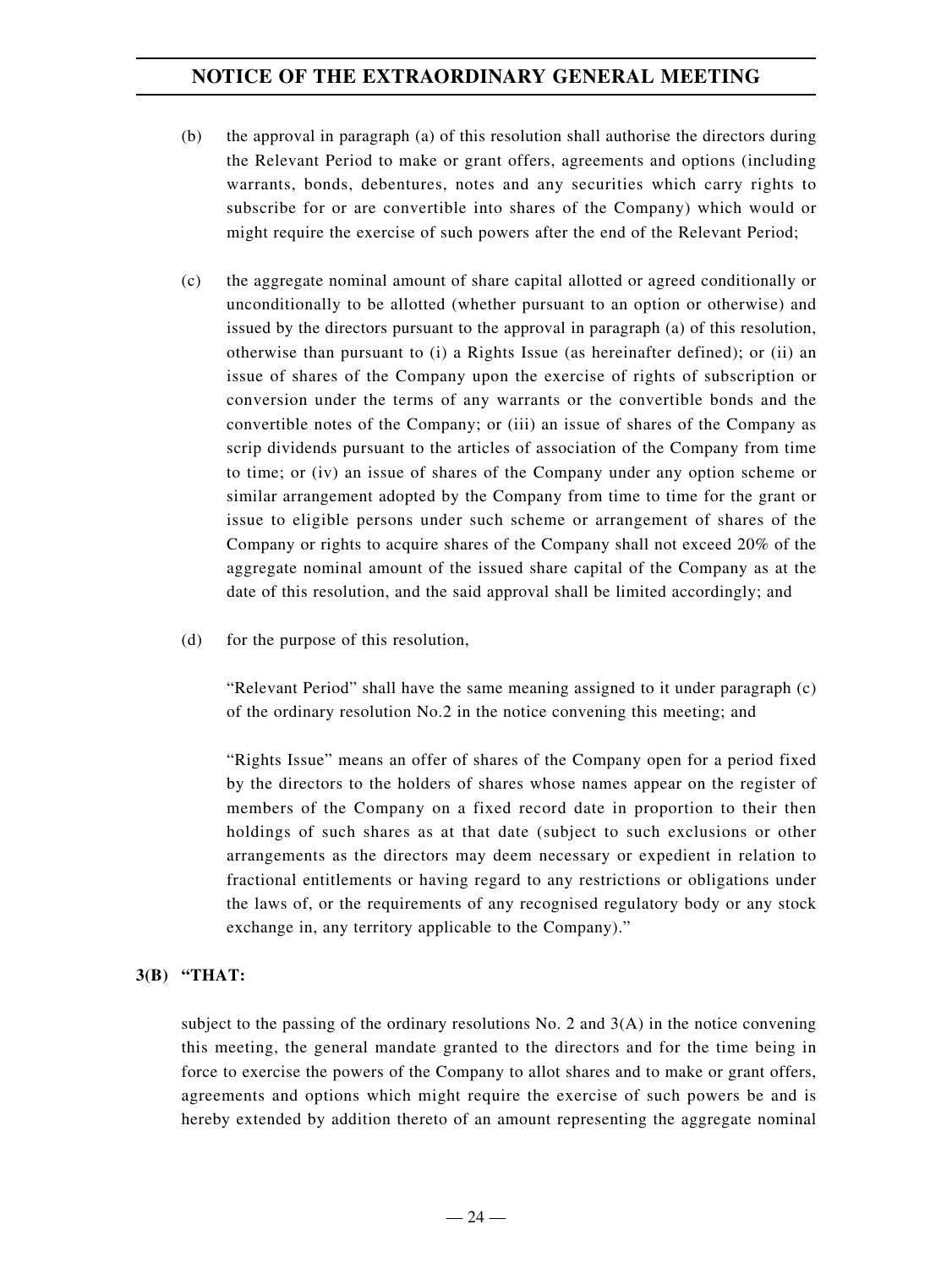amount of shares in the share capital of the Company which has been purchased by the Company since the granting of such general mandate pursuant to the exercise by the directors of the powers of the Company to purchase such shares, provided that such amount shall not exceed 10% of the aggregate nominal amount of the issued share capital of the Company as at the date of this resolution."

#### **SPECIAL RESOLUTION**

#### **"THAT:**

the articles of association of the Company be and are hereby amended in the following manner :

(a) the definition of "recognised clearing house" in Article 2 be deleted in its entirety and substituted by the following:

"recognised clearing house" shall have the meaning ascribed to the expression "recognized clearing house" in Part I of Schedule 1 of the Securities and Futures Ordinance (Chapter 571 of the Laws of Hong Kong) and any amendments thereto or reenactments thereof for the time being in force and includes every other law incorporated therewith or substituted therefor;"; and

(b) Article  $106(vi)$  be deleted in its entirety and substituted by the following:

"if he shall be removed from office by notice in writing served upon him signed by all his co-Directors then in office; or"."

> By Order of the Board **Yeung Kam Hoi** *Company Secretary*

Hong Kong, 28th July, 2003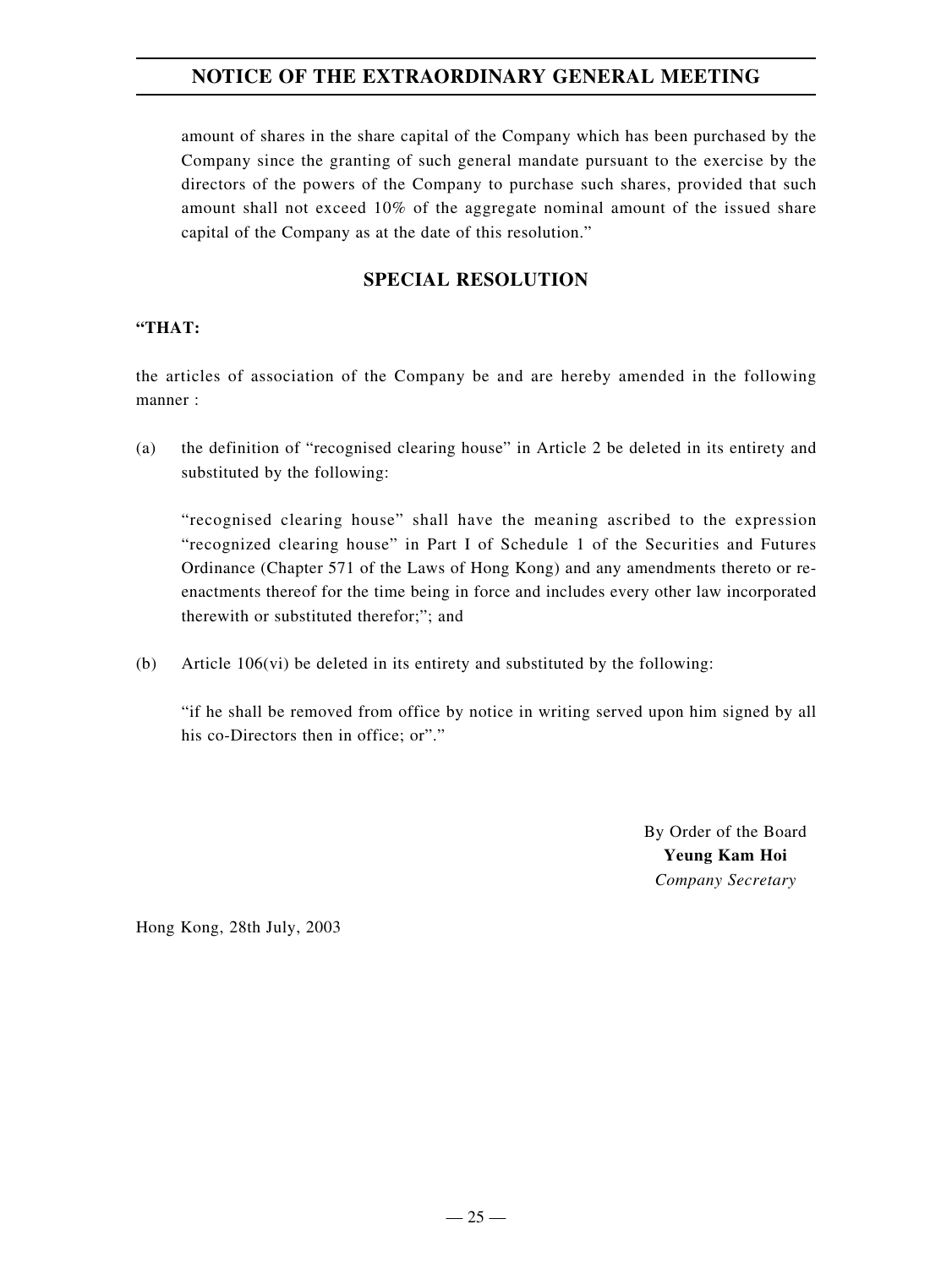Notes :

- (1) Any member entitled to attend and vote at the meeting is entitled to appoint one or more proxies to attend and, on a poll, vote in his stead. A proxy need not be a member of the Company.
- (2) Where there are joint registered holders of any ordinary share, any one of such persons may vote at the meeting, either personally or by proxy, in respect of such ordinary share as if he were solely entitled thereto, but if more than one of such joint holders is present at the meeting personally or by proxy, that one of the said persons so present whose name stands first on the register of members in respect of such ordinary share shall alone be entitled to vote in respect thereof.
- (3) A form of proxy for use at the meeting is enclosed.
- (4) To be valid, a form of proxy, together with the power of attorney or other authority, if any, under which it is signed or a notarially certified copy of that power or authority, must be deposited at the Company's branch share registrars, Tengis Limited, at Ground Floor, Bank of East Asia Harbour View Centre, 56 Gloucester Road, Wanchai, Hong Kong not less than 48 hours before the time appointed for holding the meeting or adjourned meeting (as the case may be). Completion and return of the form of proxy will not preclude members from attending and voting in person at the meeting or at any adjourned meeting should they so wish.